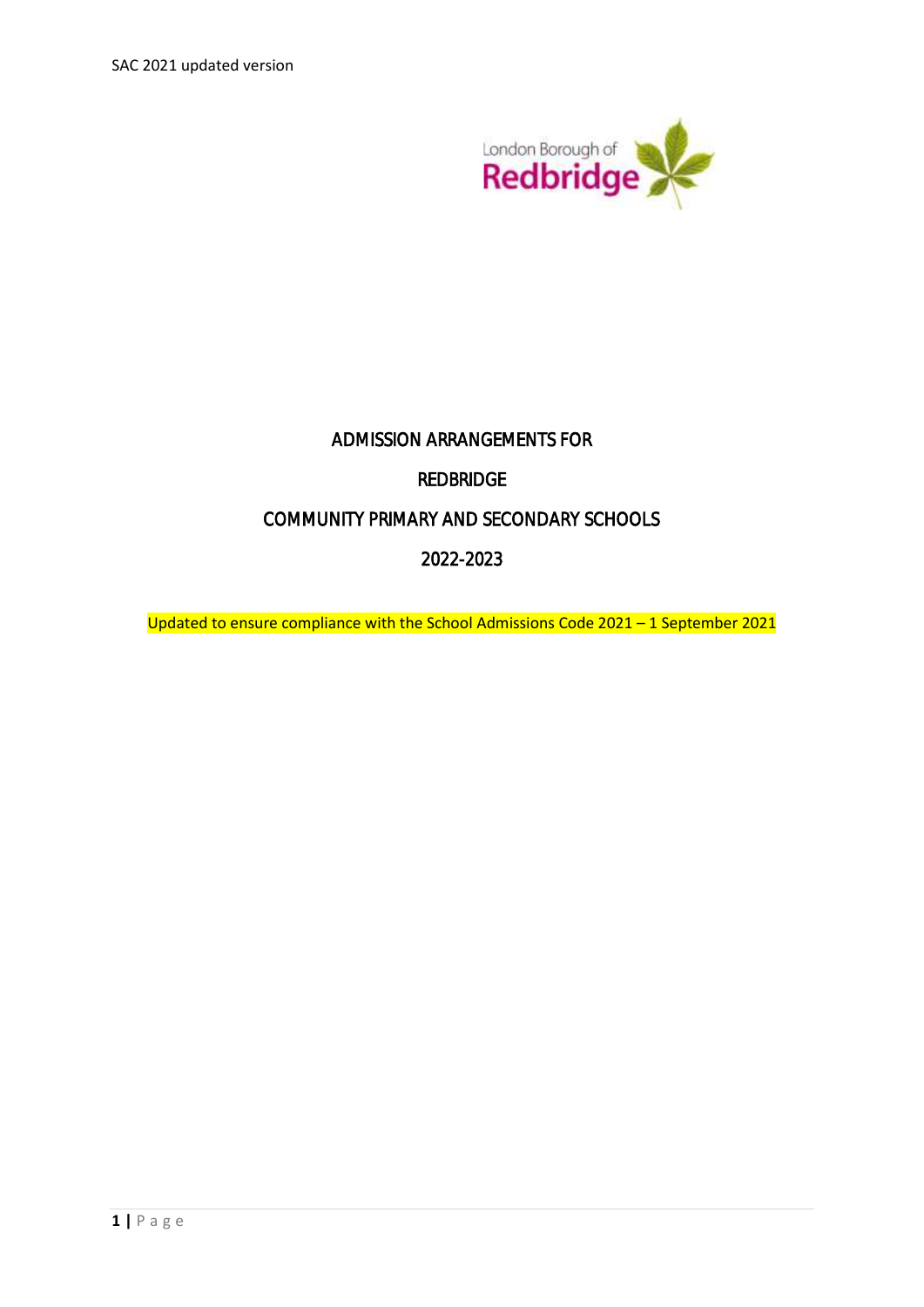## Admission Arrangements

#### for

### Community Primary Schools for 2022-2023

- 1.1 Each school has a designated size based on the "published admission number" which is the number of pupils per year group that can be accommodated.
- 1.2 Applications for entry to Reception and Junior Transfer in September 2022 must be submitted by 15 January 2022 at the latest. The address given on the application must be the one where the child normally lives on 15 January 2022 and is expected to live in September 2022 and beyond. Parents will be notified of the outcome of applications on National Offer Day, which is on or about 16 April 2022.
- 1.3 Children with Education Health and Care Plans (EHCP) will be admitted to the school that is named on their EHCP.
- 1.4 Children being admitted to Reception can have their admission deferred beyond the start of term in September, but not beyond the beginning of the term after the child's fifth birthday or the academic year in which admission is sought. Parents must inform the school if they wish to defer entry.
- 1.5 Children being admitted to Reception can be admitted on a part-time basis (until the child reaches compulsory school age) or a full-time basis.
- 1.6 Summer Born children are those born between 1 April 2018 and 31 August 2018. Admission Authorities are required to provide for the admission of all children in the September following their fourth birthday. While most parents are happy for their child to start school in the September following their fourth birthday, some parents will have concerns about whether their child will be ready for school at this point, and will consider postponing their entry until compulsory school age. For this group, it would be September 2023.

Parental requests for Summer Born children (born between 1 April and 31 August) to be admitted to Reception rather than Year 1 at the age of five, are different from any other parental request for admission out of the normal age group, as it is only in these circumstances that the child is being admitted to school for the first time. The request must be made at the same time as applying for admission to Reception 2021, by the deadline of 15 January 2022. Refer to Note ii for further details.

1.7 All applications received after the published deadline will not be considered until all the applications received by that date have been dealt with unless there is evidence to show that the application or amendment could not reasonably have been made on time.

A new preference or change in the order of preferences will not be accepted after the closing date unless the circumstances are deemed exceptional. Where this has been deemed to be the case, the application will be treated as "on-time".

Late applications will be dealt with after all on time applications in the first round of offers on the statutory annual allocation dates.

Where a school is oversubscribed in the relevant age group, late applications will normally be refused, and ranked according to the oversubscription criteria for the particular school. place on the waiting list will be determined in accordance with the priorities in paragraph 1.8 below. Priority is not given based on the date the application was received or when the name was added to the waiting list.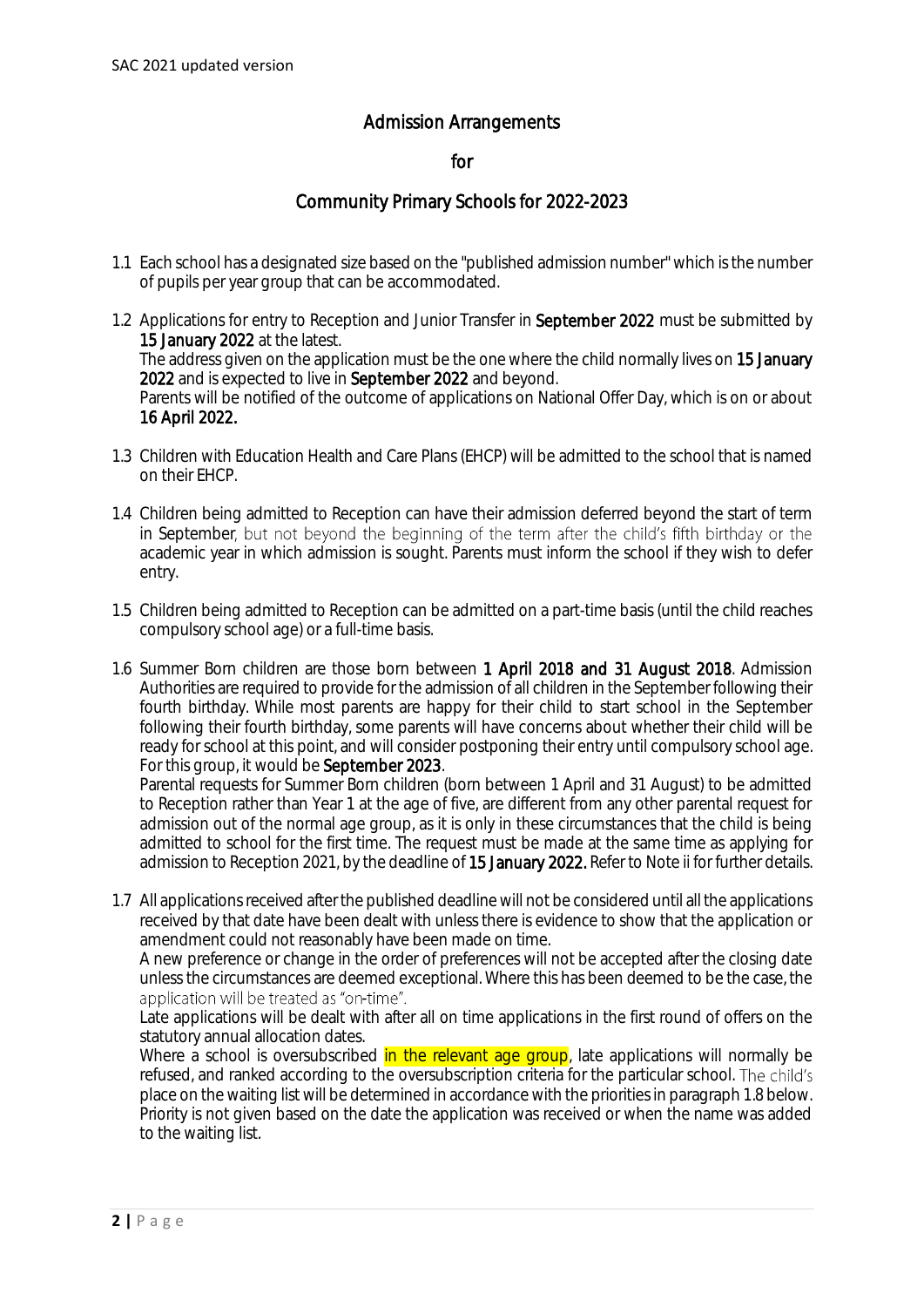- 1.8 If the demand for a school is greater than the number of places available, all applications will be considered on an equal basis, within the following categories for each relevant year group:
	- a. A 'looked after child' or a child who was previously looked after but immediately after being looked after became subject to an adoption, child arrangements, or special quardianship order, including those who appear to us to have been in state care outside of England and ceased to be in state care as a result of being adopted. A looked after child is a child who is (a) in the care of a local authority, or (b) being provided with accommodation by a local authority in the exercise of their social services functions (see the definition in Section 22(1) of the Children Act 1989).
	- b. children of all school staff, up to one place per form of entry i.e. a school with an intake of 90 will have up to three places available for children of **all** staff. Places will be allocated:
		- i. to children of all staff recruited to fill a vacant post for which there is a demonstrable skill shortage;

ii. to children of all staff employed at the school for two or more years at the time at which the application for admission to the school is made, ranked by distance (as set out in d below).

- c. children with siblings who are already on roll in the main school in Reception to Year 6 (not a nursery class attached to the school) and will still be on roll when the child is admitted. For applicants applying under sibling priority, if the address has changed after the date the last child on roll was offered their place, and the distance is now greater than one mile from the school, this priority criterion will not apply, unless the new address, whilst still over a mile away, is closer to the school than the previous address;
- d. children living nearest to the school as measured by the shortest measured walking distance as the school using public roads and recognised footpaths. It should be noted that when measurements involve flats in the same block, the distance will be to the main entrance of the block. In using distance as a tie-breaker, should there be more than one applicant for a final place living an identical distance from the school in question, the Admission Authority will use the random allocation facility within the Synergy "Admissions and Transfers System" pupil data base which is used for allocations. Refer to Note iii for further details.
- 1.9 In paragraph 1.8 above, within each category (a) to (c), the shortest measured walking distance as measured from home to school as detailed in (e) will be used to give priority to applicants.
- 1.10 For Seven Kings primary phase the admission arrangements for each year group will be:
	- a. A 'looked after child' or a child who was previously looked after but immediately after being looked after became subject to an adoption, child arrangements, or special quardianship order, including those who appear to us to have been in state care outside of England and ceased to be in state care as a result of being adopted. A looked after child is a child who is (a) in the care of a local authority, or (b) being provided with accommodation by a local authority in the exercise of their social services functions (see the definition in Section 22(1) of the Children Act 1989).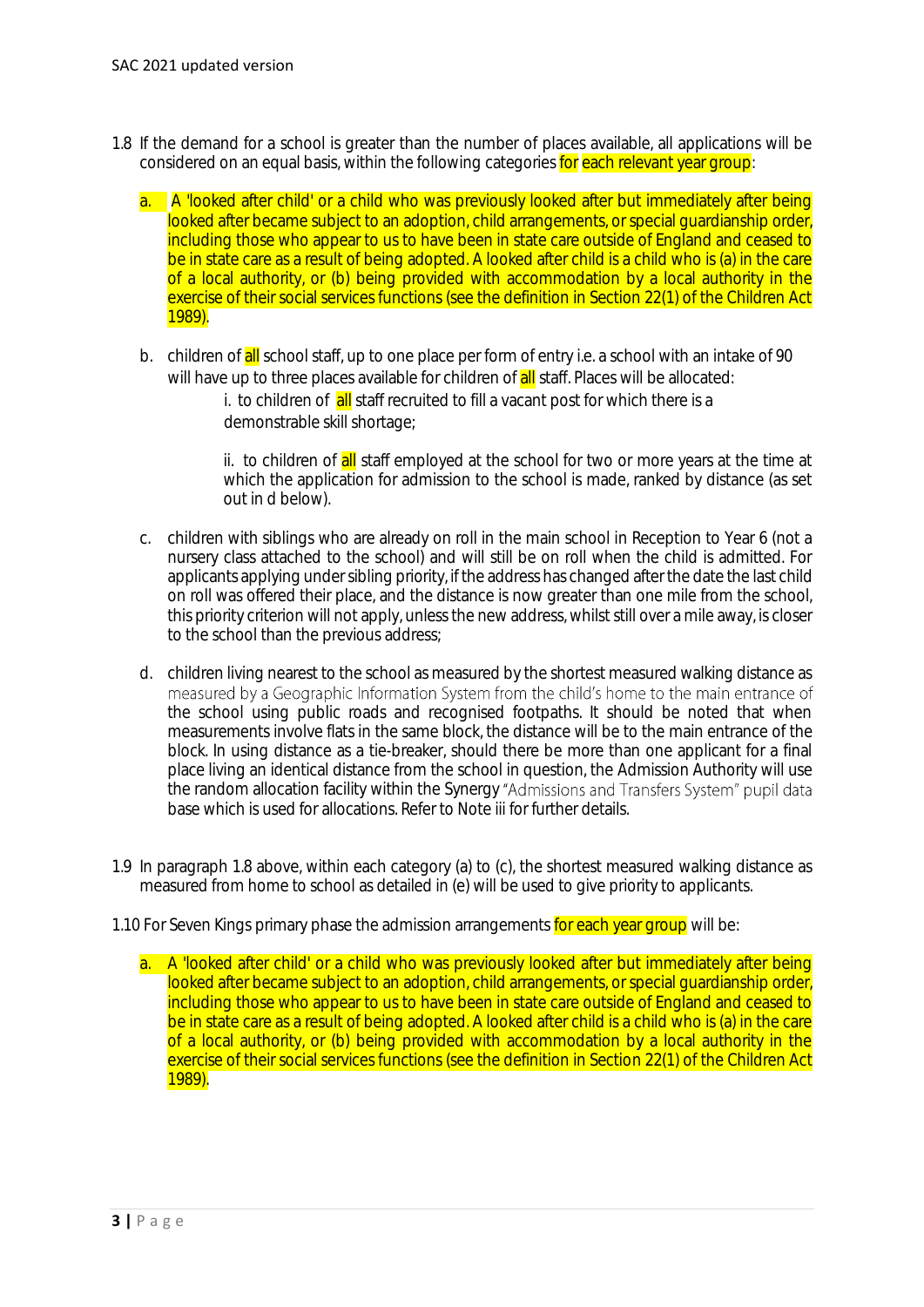- b. children of all school staff, up to one place per form of entry i.e. with an intake of 120 there will be up to four places available for children of **all** staff. Places will be allocated:
	- i. to children of all staff recruited to fill a vacant post for which there is a demonstrable skill shortage;

ii. to children of all staff employed at the school for two or more years at the time at which the application for admission to the school is made, ranked by distance (as set out in the tie break).

- c. children who live in the catchment area and have a sibling who is currently on roll at the school (except Years 11-13), and who will continue to attend that school in the following academic year;
- d. other children who live in the catchment area;
- e. children who have siblings who are currently on roll at the school (except Years 11-13), and will continue to attend that school in the following academic year; and
- f. children who live out of the catchment area who have no sibling attending the school.
- 1.11 If preferences cannot be met, a child's name will be put on the waiting list(s) of the school(s). As places become available they will be allocated from the waiting list according to the above criteria for the relevant year group.
- 1.12 The allocation of a preferred school will automatically cause any lower ranked school to be withdrawn unless the applicant specifies otherwise. The parents will not be allowed to hold two offers at the same time.
- 1.13 Where a primary school organises more classes in a year group than the current form of entry for that year group, those pupils on the waiting list will be automatically admitted up to the number of pupils for that school, as if a further form of entry had been created. This will be subject to the numbers in classes not exceeding 30 and the accommodation being both available and sustainable. The waiting list will run until 31 December 2022.

Waiting lists for after 31 December 2022 will require parents to submit an online in-year application for their child to remain on the waiting list.

All waiting lists will continue until 31 August of the following year and applicants need to re-apply for continued consideration.

Waiting lists will be drawn up in accordance with paragraph 1.10 above.

Priority is not given based on the date the application was received or when the name was added to the waiting list.

### 2. Transfer from Infant to Junior School

2.1 There is no automatic transfer from the following Infants schools to their linked Junior schools at Year 3. Parents whose children currently attend these Infants schools must apply for the linked Junior school as part of the Infants/Junior Transfer round:

Churchfields Infants School - linked to Churchfields Junior School Oakdale Infants School - linked to Oakdale Junior School Parkhill Infants School - linked to Parkhill Junior School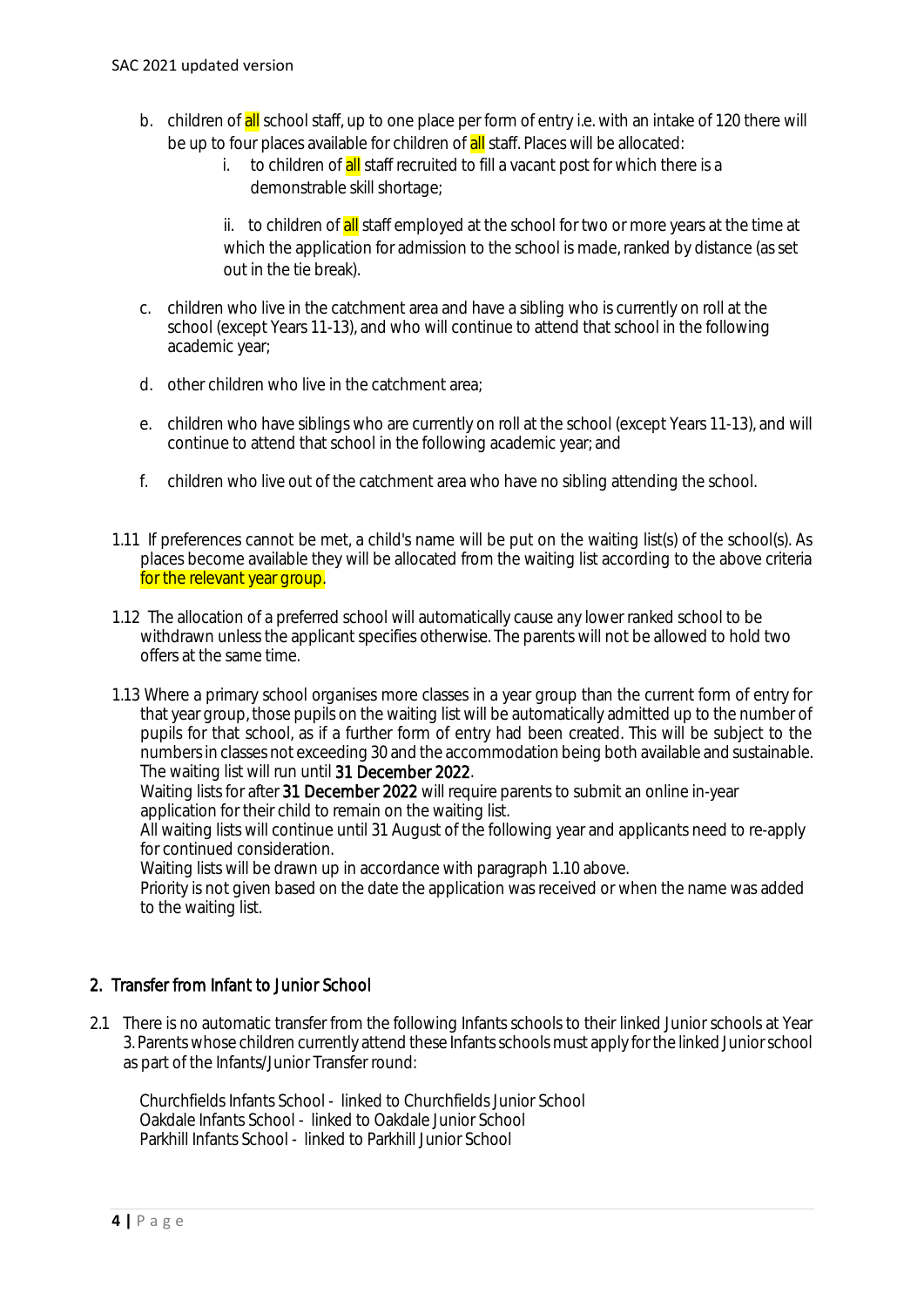Applications for transfer from Infants to Junior school in September 2022 must be submitted by 15 January 2022 at the latest.

The address given on the application must be the one where the child normally lives on 15 January 2022 and is expected to live in September 2022 and beyond.

Parents will be notified of the outcome of applications on National Offer Day, which is on or about 16 April 2022.

- 2.2 If the demand for any Junior school is greater than the number of places available, all applications will be considered on an equal basis, within the following categories for all year groups:
	- a. A 'looked after child' or a child who was previously looked after but immediately after being looked after became subject to an adoption, child arrangements, or special quardianship order, including those who appear to us to have been in state care outside of England and ceased to be in state care as a result of being adopted. A looked after child is a child who is (a) in the care of a local authority, or (b) being provided with accommodation by a local authority in the exercise of their social services functions (see the definition in Section 22(1) of the Children Act 1989).
	- b. children currently on roll at the linked Infants School;
	- c. children with siblings who are already on roll in either the currently attended Infants or requested Junior school (not a nursery class attached to the school) and will still be on roll when the child is admitted. For applicants applying under sibling priority, if the address has changed after the date the last child on roll was offered their place, and the distance is now greater than one mile from the school, this priority criterion will not apply, unless the new address, whilst still over a mile away, is closer to the school than the previous address;
	- d. children of all school staff, up to one place per form of entry i.e. a school with an intake of 120 will have up to four places available for children of **all** staff. Places will be allocated:
		- i. to children of all staff recruited to fill a vacant post for which there is a demonstrable skill shortage;
		- ii. to children of all staff employed at the school for two or more years at the time at which the application for admission to the school is made, ranked by distance (as set out in e. below);
	- e. children living nearest to the school as measured by the shortest safe walking distance as measured by a Geographic Information System from the child's home to the main entrance of the school using public roads and recognised footpaths. It should be noted that when measurements involve flats in the same block, the distance will be to the main entrance of the block. In using distance as a tie-breaker, should there be more than one applicant for a final place living an identical distance from the school in question, the Admission Authority will use the random allocation facility within the Synergy "Admissions and Transfers System" pupil data base which is used for allocations. Refer to Notes iii for further details.
- 2.3 If preferences cannot be met, the child's name will be put on the waiting list(s) of the school(s). As places become available they will be allocated from the waiting list according to the above criteria for the relevant year group.
- 2.4 The allocation of a preferred school will automatically cause any lower ranked school to be withdrawn. Applicants are not allowed to hold two offers at the same time.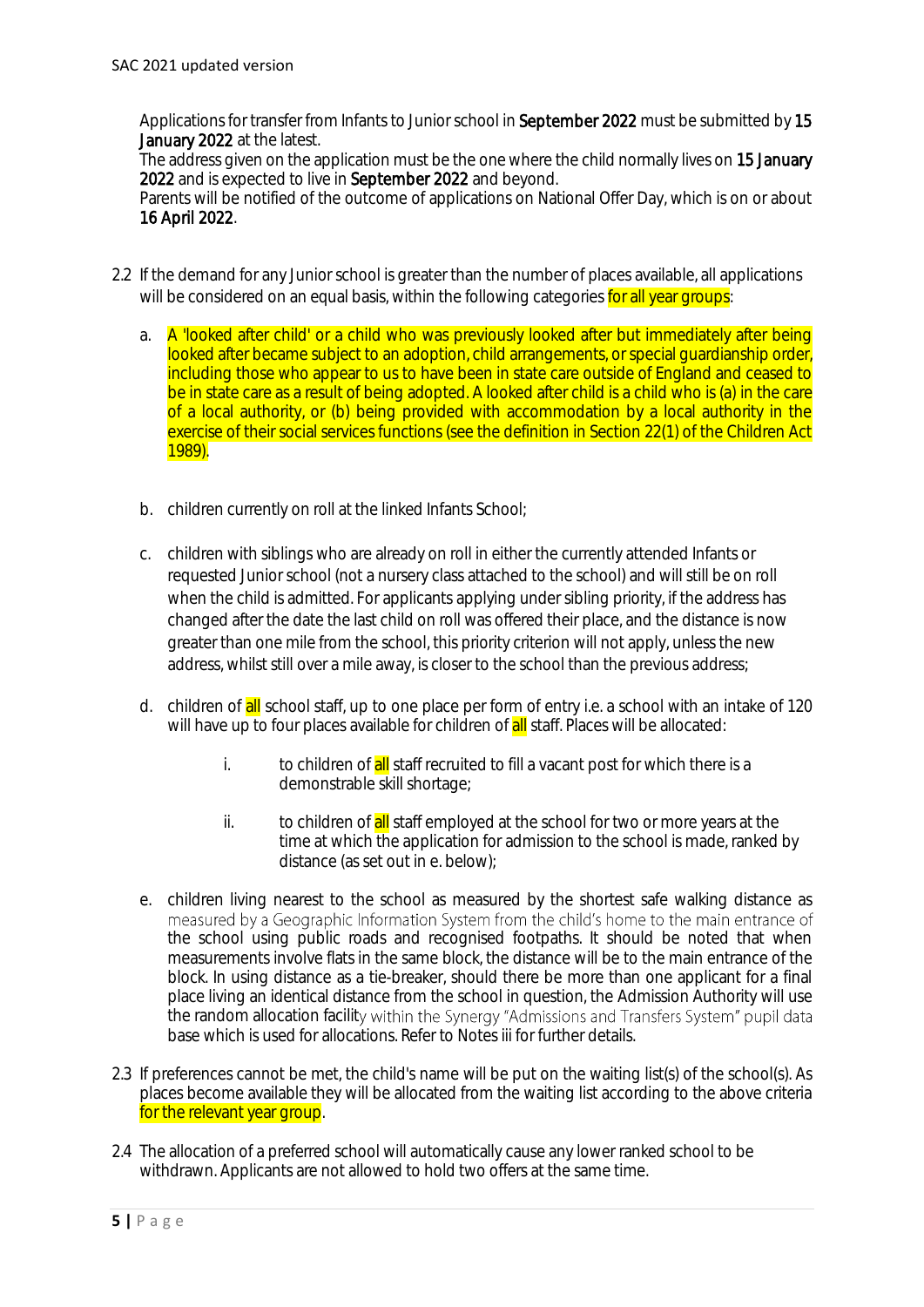- 2.5 Where a primary school organises more classes in a year group than the current form of entry for that year group, those pupils on the waiting list will be automatically admitted up to the number of pupils for that school, as if a further form of entry had been created. This will be subject to the numbers in classes not exceeding 30 and the accommodation being both available and sustainable.
- 2.6 The waiting list will run until 31 December 2022. Waiting lists for after 31 December 2022 will require parents to submit an online in-year application for their child to remain on the waiting list for a Year 3 place.

Waiting lists will be drawn up in accordance with paragraph 2.2 above.

All waiting lists will continue until 31 August of the following year and applicants need to re-apply for continued consideration.

Priority is not given based on the date the application was received or when the name was added to the waiting list.

#### 3. Primary School Admission in Years R-6 (In Year)

- 3.1 If there is a vacancy in the appropriate year group, a request will be granted.
- 3.2 If it is not possible to comply with parents' wishes immediately, the child's name will be placed on a waiting list and a place will be offered as soon as possible. Waiting lists will be drawn up in accordance with the oversubscription criteria for each relevant year group. Priority is not given based on the date the application was received or when the name was added to the waiting list.
- 3.3 If the demand for a school is greater than the number of places available, all applications will be considered on an equal basis, within the following categories for all year groups:
	- a. A 'looked after child' or a child who was previously looked after but immediately after being looked after became subject to an adoption, child arrangements, or special quardianship order, including those who appear to us to have been in state care outside of England and ceased to be in state care as a result of being adopted. A looked after child is a child who is (a) in the care of a local authority, or (b) being provided with accommodation by a local authority in the exercise of their social services functions (see the definition in Section 22(1) of the Children Act 1989).
	- b. children of all school staff, up to one place per form of entry i.e. a school with an intake of 90 will have up to three places available for children of **all** staff. Places will be allocated:

i. to children of staff recruited to fill a vacant post for which there is a demonstrable skill shortage;

ii. to children of all staff employed at the school for two or more years at the time at which the application for admission to the school is made, ranked by distance (as set out in d below).

c. children with siblings who are already on roll in the main school in Reception to Year 6 (not a nursery class attached to the school) and will still be on roll when the child is admitted. For applicants applying under sibling priority, if the address has changed after the date the last child on roll was offered their place, and the distance is now greater than one mile from the school, this priority criterion will not apply, unless the new address, whilst still over a mile away, is closer to the school than the previous address;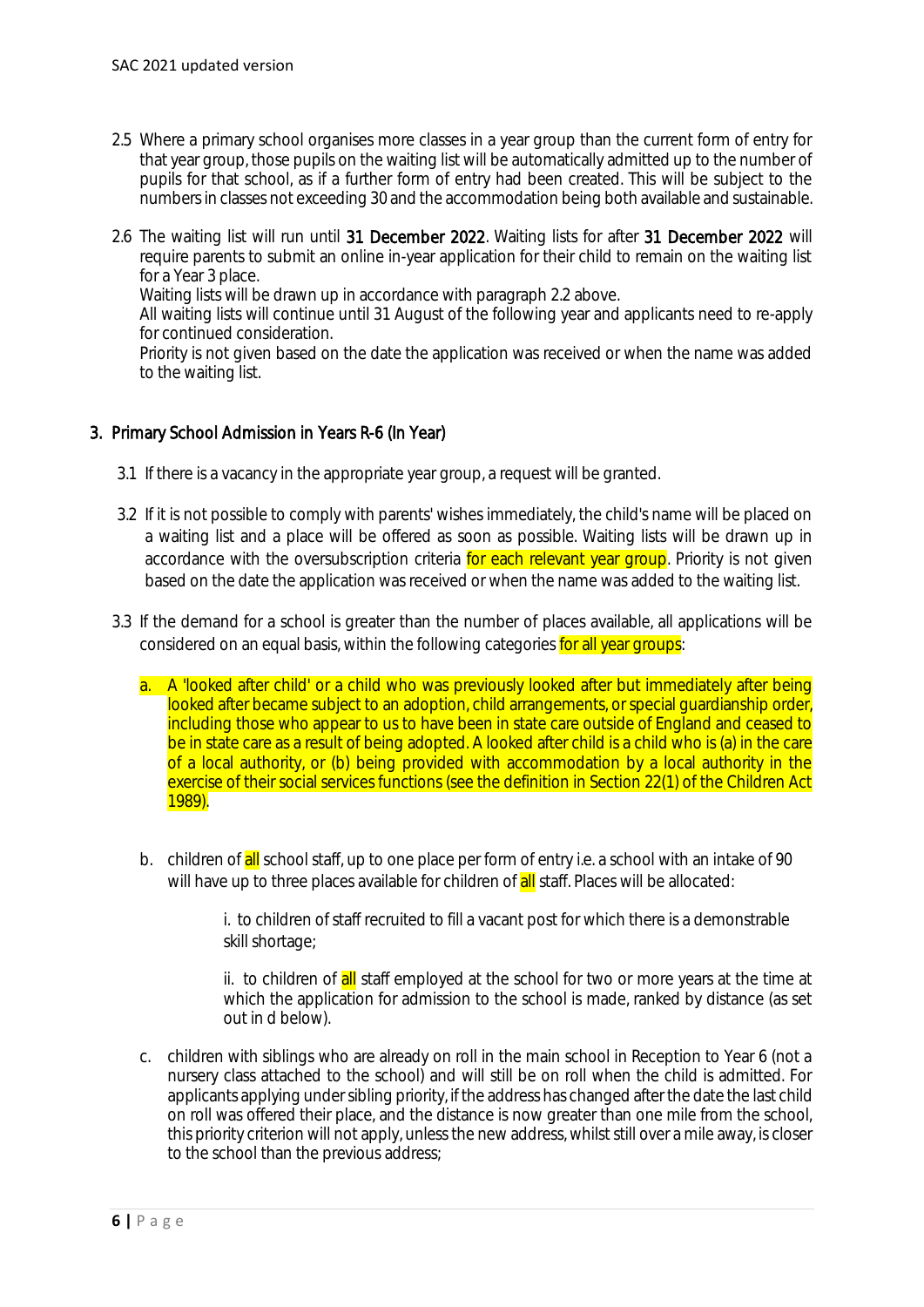- d. children living nearest to the school as measured by the shortest measured walking distance as the school using public roads and recognised footpaths. It should be noted that when measurements involve flats in the same block, the distance will be to the main entrance of the block. In using distance as a tie-breaker, should there be more than one applicant for a final place living an identical distance from the school in question, the Admission Authority will use the random allocation facility within the Synergy "Admissions and Transfers System" pupil data base which is used for allocations. Refer to Note iii for further details.
- 3.4 Waiting lists will continue until 31 August of the following year and applicants need to re-apply for continued consideration. Waiting lists will be drawn up in accordance with paragraph 3.3 above for the relevant year group. Priority is not given based on the date the application was received or when the name was added to the waiting list.
- 3.5 Where no school place is available at a suitable maintained school due to a shortage, a place will be offered in accordance with the Fair Access Protocol, see Notes vi.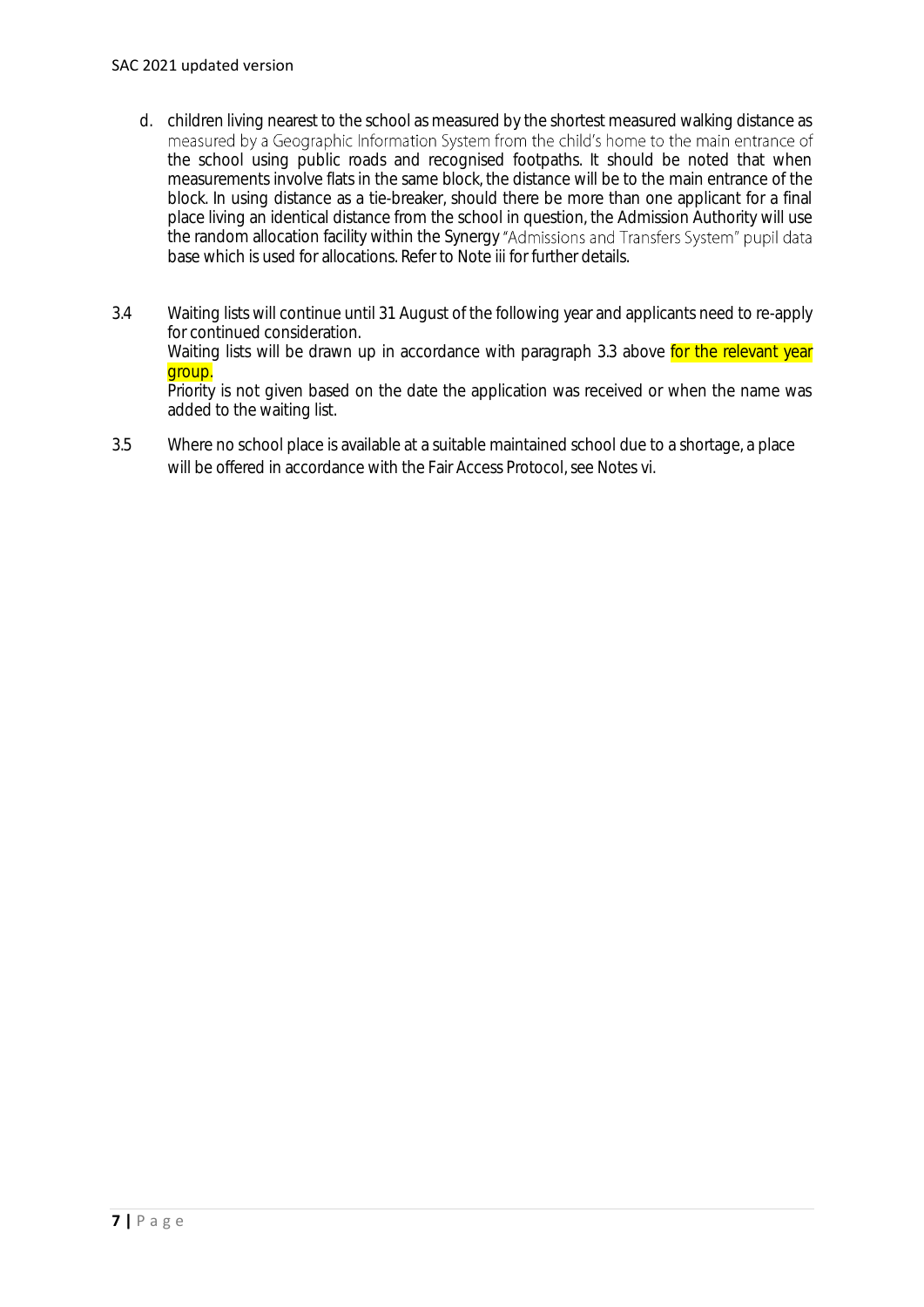### Admission Arrangements

#### For

#### Nursery Classes at Community Primary Schools 2022-2023

- 1. Each nursery class attached to a community primary school has an agreed admission limit.
- 2. Children shall be admitted, when a place becomes available, for up to fifteen hours a week for 38 weeks or a stretched offer of 11 hours a week for 50+ weeks of the year taken over a minimum of 3 days or, in some settings, more flexibly.
- 3. Schools are recommended to arrange admissions as follows:
	- i. A 'looked after child' or a child who was previously looked after but immediately after being looked after became subject to an adoption, child arrangements, or special guardianship order, including those who appear to us to have been in state care outside of England and ceased to be in state care as a result of being adopted. A looked after child is a child who is (a) in the care of a local authority, or (b) being provided with accommodation by a local authority in the exercise of their social services functions (see the definition in Section 22(1) of the Children Act 1989).
	- ii. siblings, with preference to older children according to their date of birth, preference will only be given to those with siblings who will still be in attendance at the date of admission; and
	- iii. all other applicants, with preference to older children according to their date of birth.
- 4. In each category, the tie-break will be the shortest measured walking distance as measured by a Geographic Information System from the child's home to the main entrance of the school using public roads and recognised footpaths. It should be noted that when measurements involve flats in the same block, the distance will be to the main entrance of the block. In using distance as a tie-breaker, should there be more than one applicant for a final place living an identical distance from the school in question, the Authority will use the random allocation facility within the Synergy "Admissions and Transfers System pupil data base which is used for allocations.
- 5. Admission to a nursery class does not guarantee admission to the main school, application for which must be made in accordance with the admission policy for community primary schools.
- 6. The statutory right to appeal does not apply to admission to nursery classes.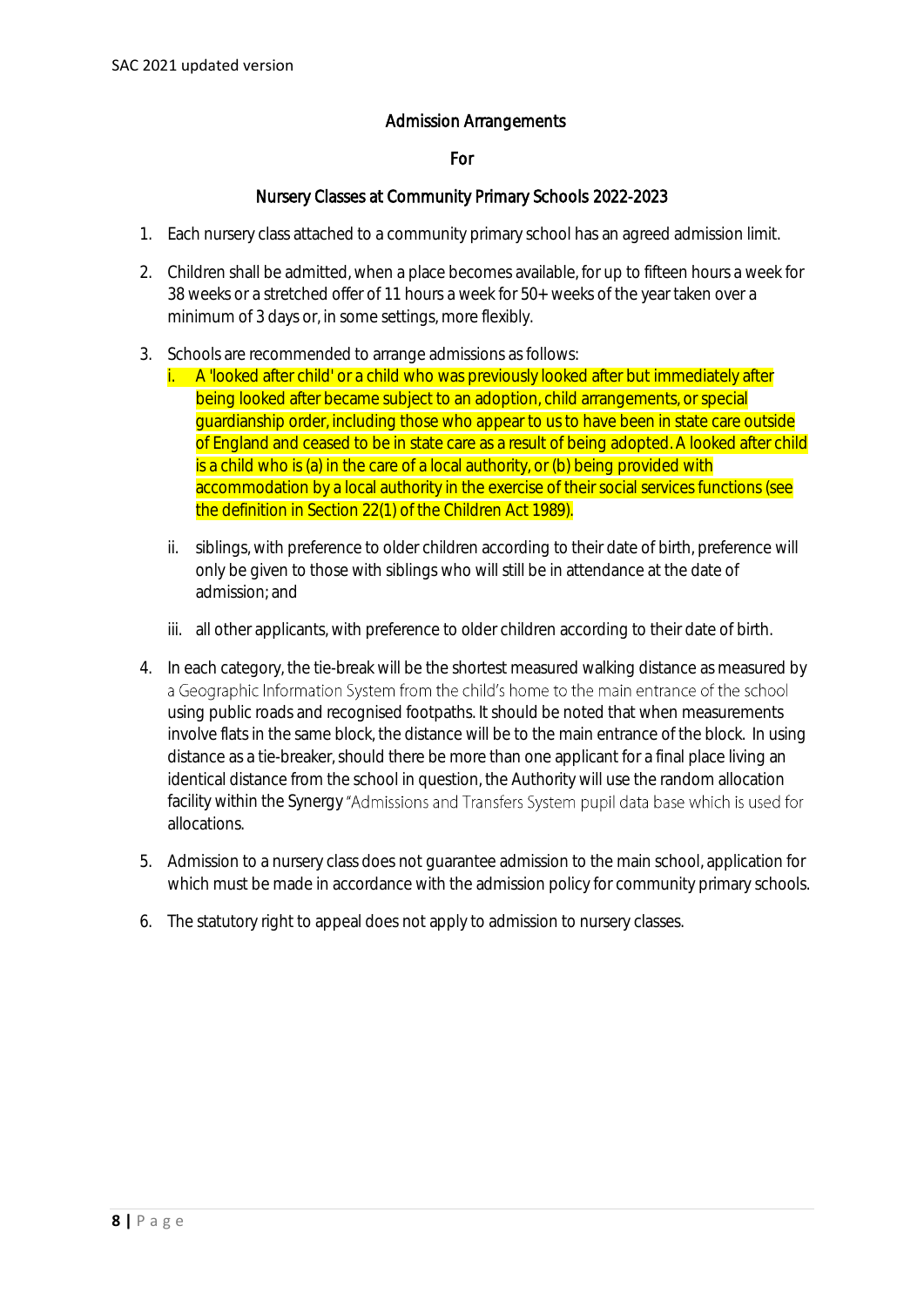### Admission Arrangements

#### For

### Community Secondary Schools 2022-2023

#### 1. Secondary Transfer Admission to Comprehensive Schools

- 1.1 Each school has a designated size based on the "published admission number" which is the number of pupils per year group that can be accommodated.
- 1.2 All community comprehensive schools have set areas called "catchment areas" and children living in a catchment area have priority for admission. Follow the link: https://mv.redbridge.gov.uk/map.click on Map category 'Education', then select Secondary School Catchment Area.
- 1.3 Children with Education Health and Care Plans (EHCP) will be admitted to the school that is named on their EHCP.
- 1.4 Applications for transfer in September 2022 must be submitted by 31 October 2021 at the latest. The address given on the application must be the one where the child normally lives on 31 October 2021 and is expected to live in September 2022 and beyond.
- 1.5 Parents will be notified of the outcome of applications on National Offer Day, which is on or about 1 March 2022.
- 1.6 If the demand is more than the number of places available, all applications for the relevant vear group will be considered on an equal basis as follows:
	- a. A 'looked after child' or a child who was previously looked after but immediately after being looked after became subject to an adoption, child arrangements, or special guardianship order, including those who appear to us to have been in state care outside of England and ceased to be in state care as a result of being adopted. A looked after child is a child who is (a) in the care of a local authority, or (b) being provided with accommodation by a local authority in the exercise of their social services functions (see the definition in Section 22(1) of the Children Act 1989).
	- b. children of all school staff, up to one place per form of entry i.e. a school with an intake of 180 will have up to six places available for children of all staff. Places will be allocated:

i. to children of **all** staff recruited to fill a vacant post for which there is a demonstrable skill shortage;

ii. to children of all staff employed at the school for two or more years at the time at which the application for admission to the school is made, ranked by distance (as set out in1.9).

c. children who live in the catchment area and have a sibling currently on roll at the school (except Years 11-13), and will continue to attend that school in the following academic year;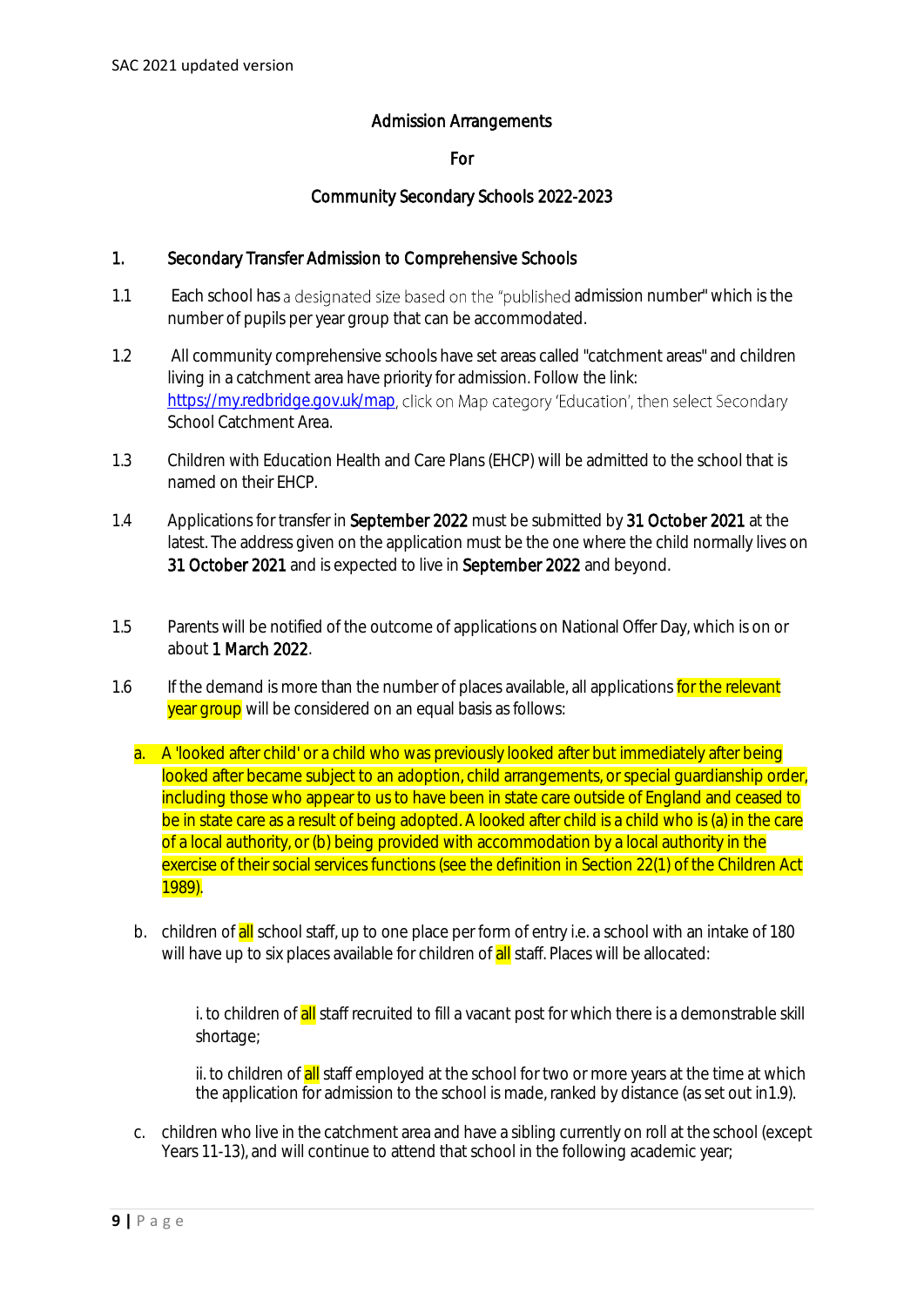- d. other children who live in the catchment area;
- e. children who have siblings who are currently on roll at the school (except Years 11-13), and will continue to attend that school in the following academic year; and
- f. children who live out of the catchment area who have no sibling attending the school.
- 1.7 A child is given catchment area priority on a waiting list once it has been confirmed that the family are permanently resident at the new address.
- 1.8 Applications received after the published deadline will not be considered until all the applications received by that date have been dealt with unless there is evidence to show that the application or amendment could not reasonably have been made on time. A new preference or change in the order of preferences will not be accepted after the closing date unless the circumstances are deemed exceptional. Where this is deemed to be the case, the application will be treated as "on-time". Late applications will be dealt with after all on time applications in the first round of offers on the statutory annual allocation dates. Where a school is oversubscribed, late applications will normally be refused, and ranked according to the admissions criteria for the particular school. The child's place on the waiting list will be determined in accordance with the priorities in paragraph 1.6 above. Priority is not given based on the date the application was received or when the name was added to the waiting list.
- 1.9 In each category, if there are more children than places available, priority will be based on the shortest measured walking distance as measured by a Geographic Information System from the child's home to the main entrance of the school using public roads and recognised footpaths. It should be noted that when measurements involve flats in the same block, the distance will be to the main entrance of the block. In using distance as a tie-breaker, should there be more than one applicant for a final place living an identical distance from the school in question, the Admission Authority will use the random allocation facility within the Synergy "Admissions and Transfers System" pupil data base which is used for allocations. Refer to Note iii for further details.
- 1.10 Where physically disabled pupils are in the catchment area of any accessible school they should be considered for admission to that school. If a student out of catchment requires a school that is accessible then the schools that are accessible should be considered equally and the student placed in the most appropriate school that meets their needs.
- 1.11 If the parent's preference cannot be met the child's name will be put on the waiting list(s) of the school(s). As places become available, they will be allocated from the waiting list.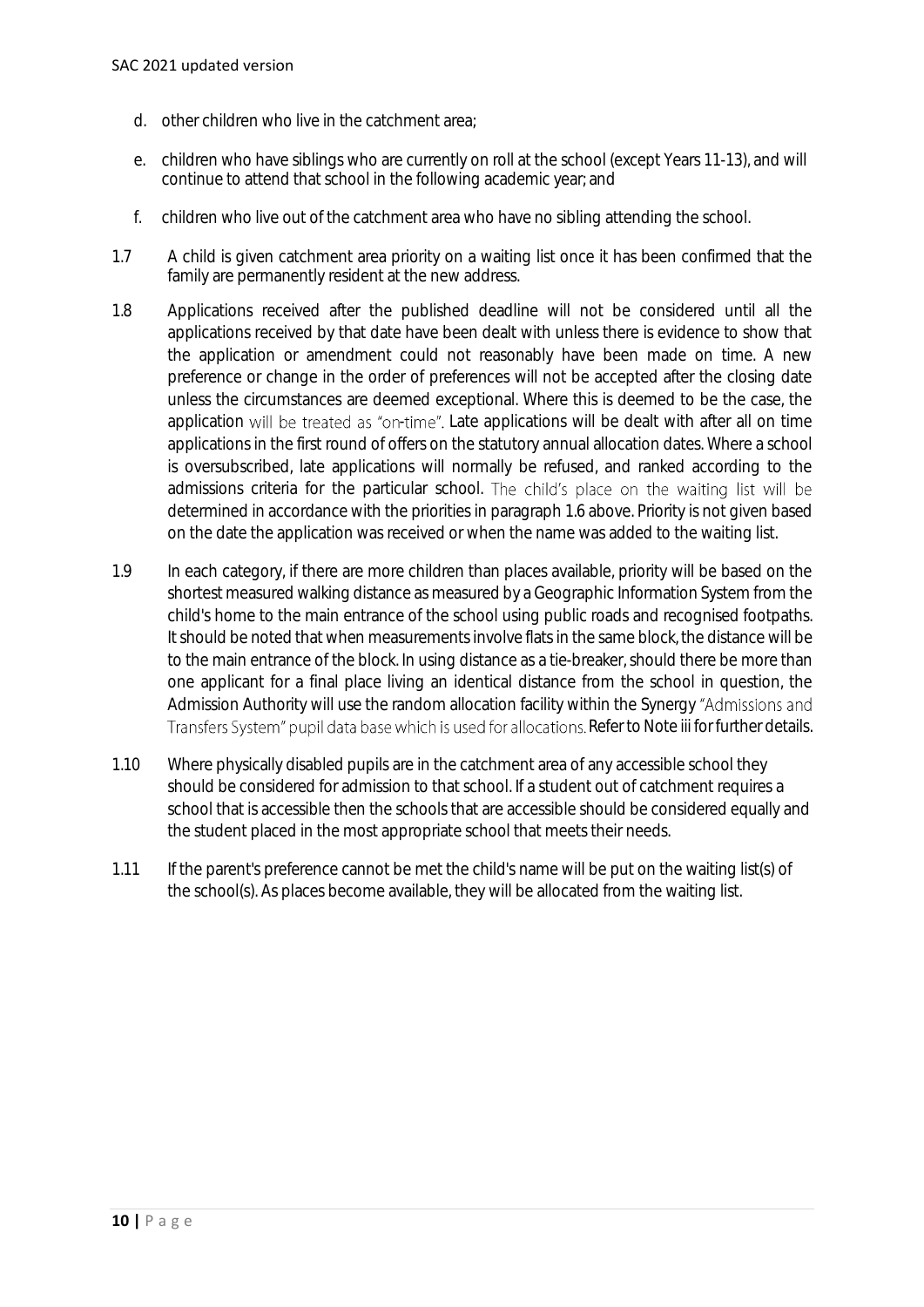- 1.12 The allocation of a preferred school will automatically cause any lower ranked preference schools to be withdrawn unless the applicant specifies otherwise. Applicants are not allowed to hold two offers at the same time.
- 1.13 The waiting list will run until 31 December 2022. Waiting lists for after 31 December 2022 will require parents to submit an online in-year application for their child to remain on the waiting list. All subsequent waiting lists will continue until 31 August of the following year and applicants need to re-apply for continued consideration. Waiting lists will be drawn up in accordance with paragraph 1.6 above. Priority is not given based on the date the application was received or when the name was added to the waiting list.
- 1.14 Community comprehensive school governing bodies may be consulted each summer term regarding the possibility of a limited, planned, over-allocation of places to their respective admission limits in the expectation that allocated pupils would reduce through non-arrivals or withdrawals over the summer holiday or early in the Autumn Term.
- 1.15 Where no In Year school place is available at a suitable maintained school due to a shortage, a place will be offered through the Fair Access Protocol, see under Notes vi.

### 2. Secondary Transfer Admission to selective (grammar) schools

- 2.1 Admission to the two selective (grammar) schools is based on the optional selection procedure only. The level of ability for entry is very high.
- 2.2 The schools have a Common Catchment Area. Follow the link: <https://my.redbridge.gov.uk/map>, click on Map category 'Education', then select from 11+ Common Catchment Area. If parents live outside the Common Catchment Area, consideration for a place at one of these schools will be given after all the requests from those within the Common Catchment Area have been met.
- 2.3 Advice shall be provided to applicants to explain that only children who live in the Common Catchment Area have been admitted to the grammar schools in the last 10 years.
- 2.4 Parents are asked to discuss with their child's primary school headteacher, whether a selective (grammar) school education would be of benefit, before registering their child for the 11+ selection test. For admission in 2022, the tests will provisionally take place on either Saturday 11 or 18 September 2021.
- 2.5 Applicants will be required to register for the tests for the selective (grammar) schools so that any medical or physical needs the candidate may have can be considered in the testing arrangements. Evidence of the candidate's date of birth will be required to ensure the test can be applied appropriately. Applications must be returned within the publicised registration deadline, usually between 1 May to 23 June, or thereabouts. It is the parents' responsibility to find out how their children should be registered for the tests and to ensure that this has been done. No late registrations will be accepted.
- 2.6 In respect of those who register on-time but are unable to take the tests on the published date, late testing will be arranged only on the provision of a doctor's certificate or proof of why the child could not sit on the original dates provided i.e. religious observance. This includes documentary evidence, such as a death certificate for a close relative, where appropriate.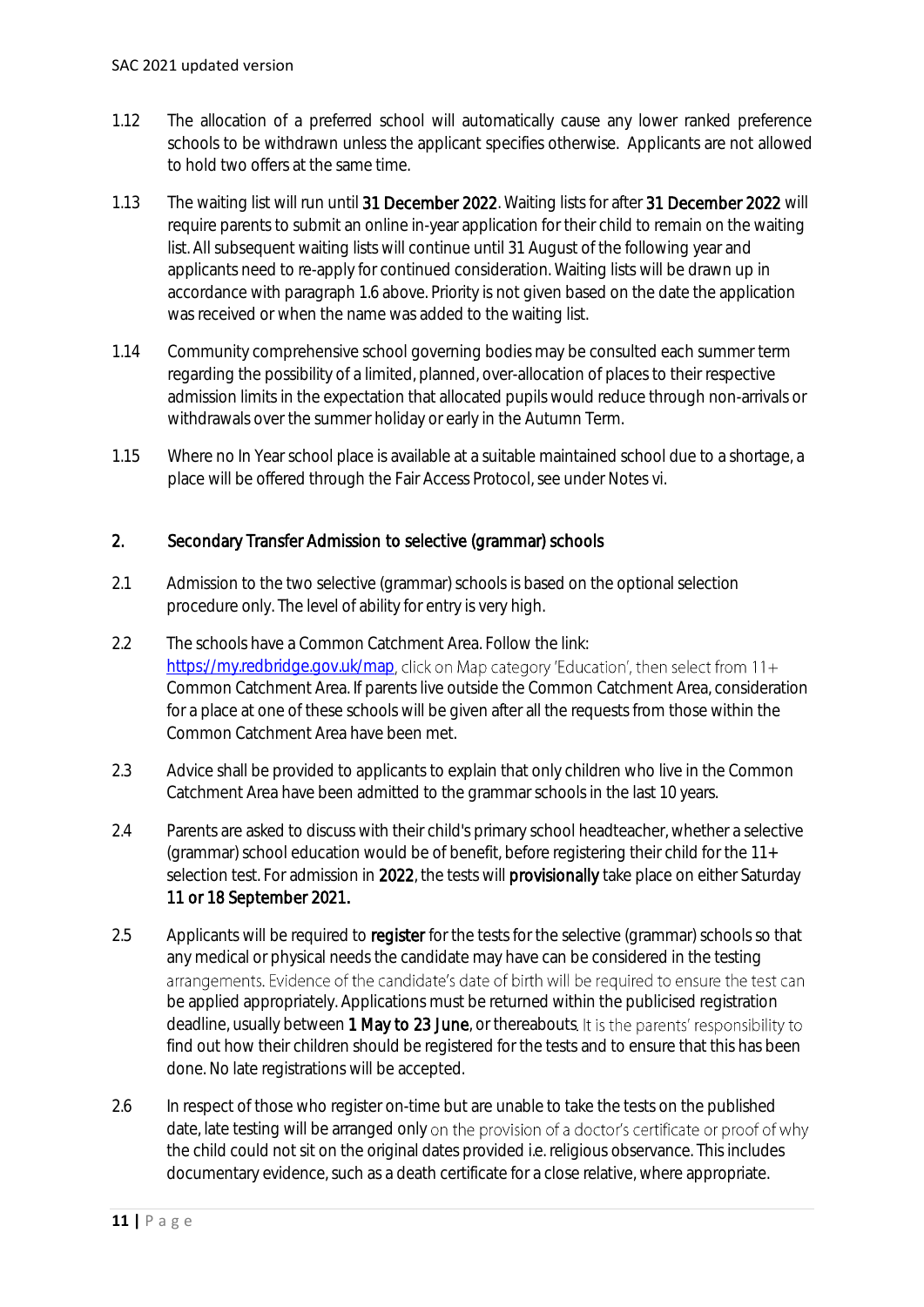- 2.7 In respect of those who register on-time but are refused entry to the tests because they do not produce the correct identification, no further arrangements will be made for these candidates.
- 2.8 In respect of applicants who do not register for testing within the publicised registration deadline, but then submit on-time preferences naming a selective school, no testing arrangements will be made.
- 2.9 Parents will be provided with advice on their child's overall position, in order of total standardised score, before the deadline for expression of preferences on 31 October. This will not be a guarantee of any offer.
- 2.10 All applicants must complete the formal Common Application Form online to express a preference for the selective schools. Completion of the Registration Form alone is not accepted as an application.
- 2.11 If a parent is not satisfied with the outcome of the optional selection procedure, they should discuss the matter with the head of their child's primary school. The Admission Authority's decision can be challenged through the statutory appeal process.
- 2.12 There will be a "minimum threshold score" of 104 for all applicants. No one scoring lower than 104 will be added to the ranked list or waiting list.
- 2.13 Priority will be as follows for all year groups:
	- a. A 'looked after child' or a child who was previously looked after but immediately after being looked after became subject to an adoption, child arrangements, or special guardianship order, including those who appear to us to have been in state care outside of England and ceased to be in state care as a result of being adopted. A looked after child is a child who is (a) in the care of a local authority, or (b) being provided with accommodation by a local authority in the exercise of their social services functions (see the definition in Section 22(1) of the Children Act 1989).
		- b. Places will be offered to 45 (25%) children who are entitled to the pupil premium (*eligibility checks will be carried out to ascertain those who were eligible for pupil premium, including Ever6, on the date the application was made*), ranked according to the total standardised score in overall order of merit;
		- c. other children living in the Common Catchment Area, ranked according to the total standardised score in overall order of merit;
		- d. children living outside the Common Catchment Area, ranked according to the total standardised score in overall order of merit.
- 2.14 Where there is more than one such candidate with the same score, the tiebreak will be the shortest safe walking distance, as measured by a Geographic Information System, from the child's home to the main entrance of the school using public roads and recognised footpaths. It should be noted that when measurements involve flats in the same block, the distance will be to the main entrance of the block. In using distance as a tie-breaker, should there be more than one applicant for a final place living an identical distance from the school in question, the Admission Authority will use the random allocation facility within the Synergy Transfers System" pupil data base which is used for allocations. Refer to Notes iii for further details.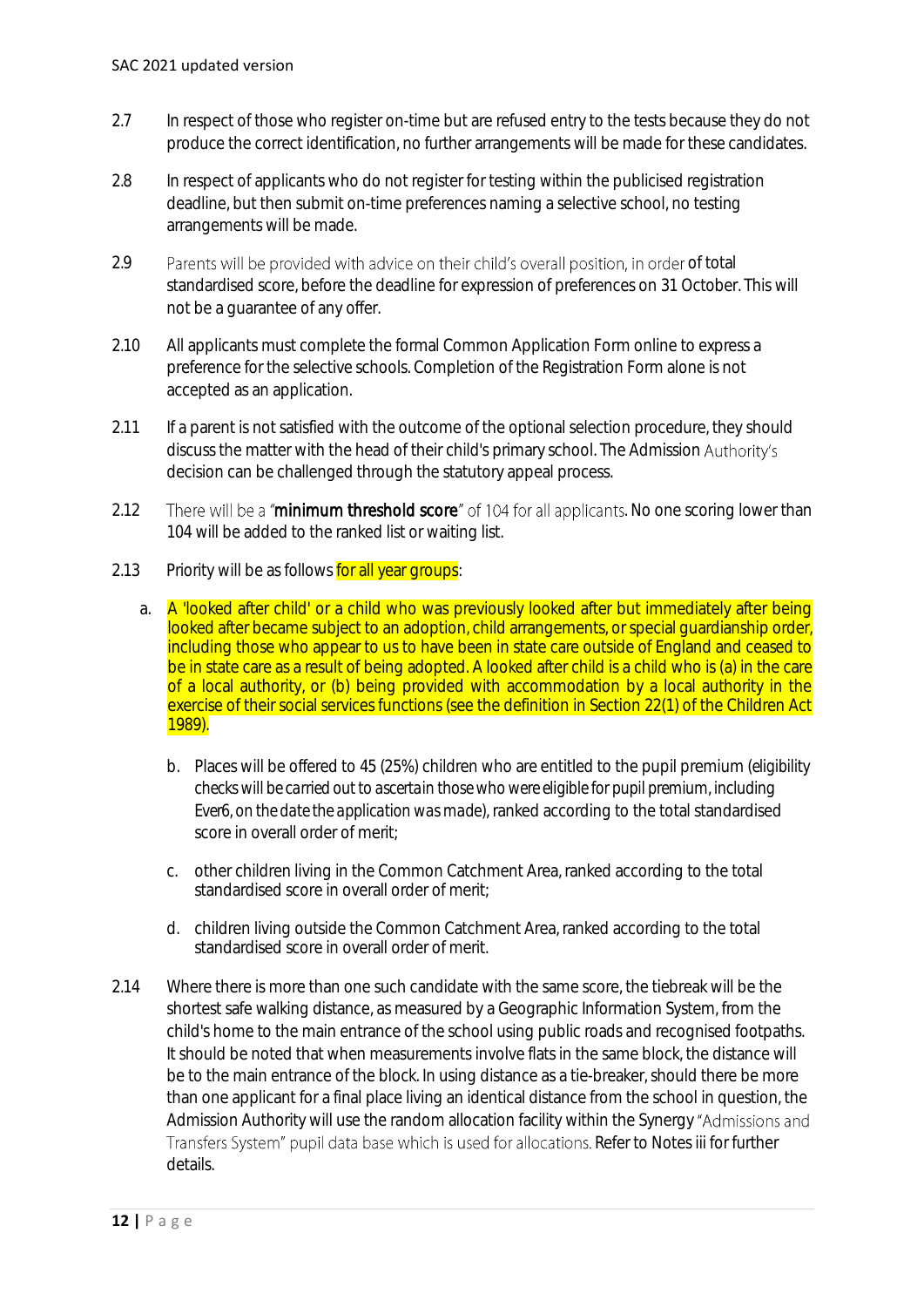#### SAC 2021 updated version

2.15 When a vacancy arises on the waiting list, it will be offered to the next highest qualifying candidate according to the total standardised score in overall order of merit, following the oversubscription criteria as detailed above. Where there is more than one such candidate with the same score, the tiebreak will be the shortest safe walking distance, as measured by a Geographic Information System, as before.

#### 3. Secondary School Admission in Years 7-11 (In Year)

- 3.1 If there is a vacancy in the appropriate year group, a request will be granted. There are particular requirements in respect of the two selective (grammar) schools, see paragraph 3.7 below.
- 3.2 If it is not possible to comply with parents' wishes immediately, the child's name will be placed on a waiting list and a place will be offered as soon as possible. Waiting lists will be drawn up in accordance with the oversubscription criteria at p 2.13 above for the relevant year group. Priority is not given based on the date the application was received or when the name was added to the waiting list.
- 3.3 If the demand for a school is greater than the number of places available, all applications for the relevant year group will be considered on an equal basis, within the following categories:
	- a. A 'looked after child' or a child who was previously looked after but immediately after being looked after became subject to an adoption, child arrangements, or special guardianship order, including those who appear to us to have been in state care outside of England and ceased to be in state care as a result of being adopted. A looked after child is a child who is (a) in the care of a local authority, or (b) being provided with accommodation by a local authority in the exercise of their social services functions (see the definition in Section 22(1) of the Children Act 1989).
	- b. children of all school staff, up to one place per form of entry i.e. a school with an intake of 180 will have up to six places available for children of **all** staff. Places will be allocated:

i. to children of **all** staff recruited to fill a vacant post for which there is a demonstrable skill shortage;

ii. to children of all staff employed at the school for two or more years at the time at which the application for admission to the school is made, ranked by distance (as set out in 2.14).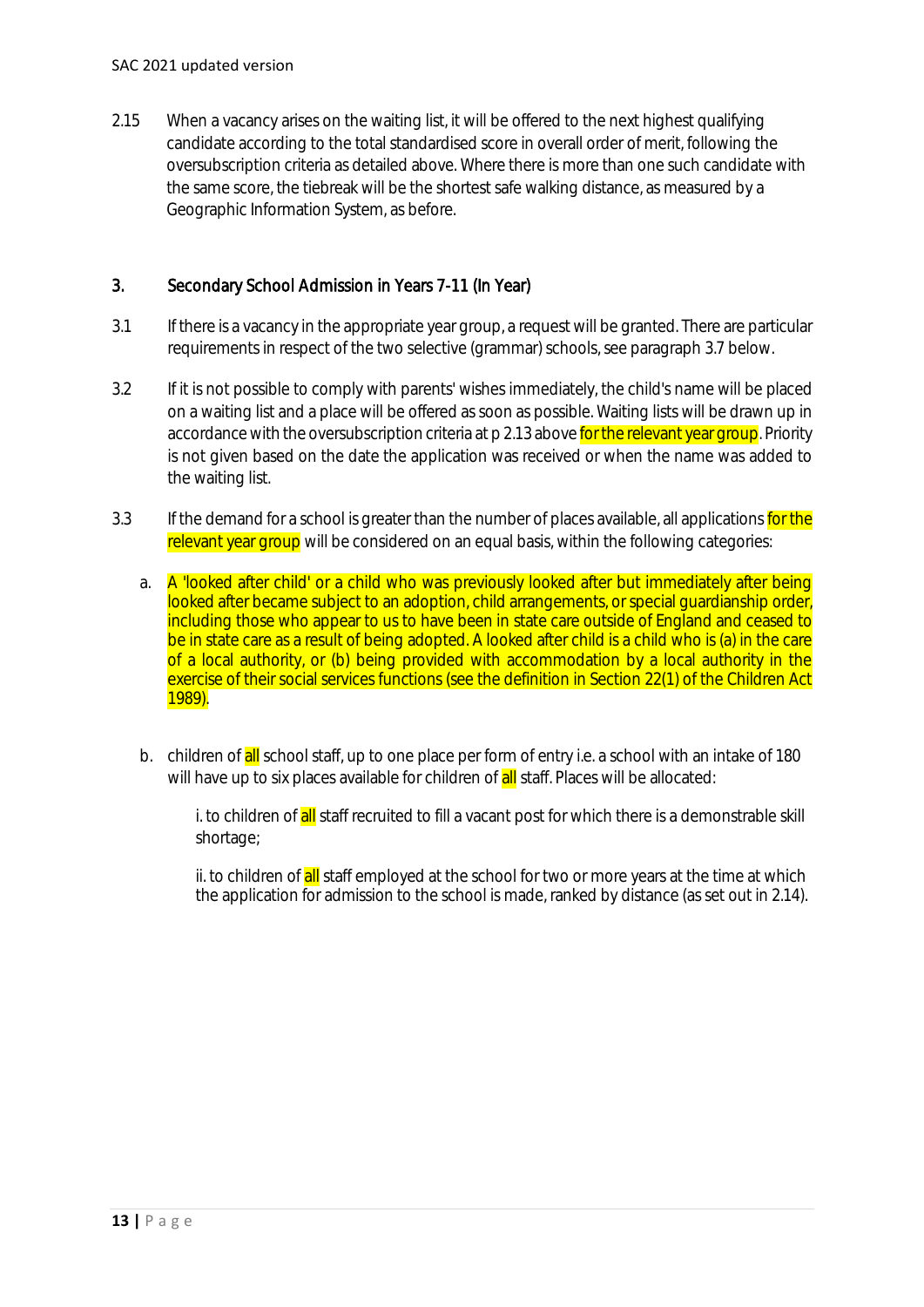c. children who live in the catchment area and have siblings who are currently on roll at the school (except Years 11-13), and will continue to attend that school in the following academic year; e. other children who live in the catchment area;

d. children who have siblings who are currently on roll at the school (except Years 11-13), and will continue to attend that school in the following academic year; and

e. children who live out of the catchment area who have no sibling attending the school.

The tiebreak will be the shortest safe walking distance, as measured by a Geographic Information System, from the child's home to the main entrance of the school using public roads and recognised footpaths. It should be noted that when measurements involve flats in the same block, the distance will be to the main entrance of the block. In using distance as a tie-breaker, should there be more than one applicant for a final place living an identical distance from the school in question, the Admission Authority will use the random allocation facility within the Synergy "Admissions and Transfers System" pupil data base which is used for allocations. Refer to Notes iii for further details.

- 3.4 Waiting lists will cease as at 31 August annually and applicants will need to re-apply for continued consideration. Waiting lists will be drawn up in accordance with the oversubscription criteria at p3.3 above for the relevant year group. Priority is not given based on the date the application was received or when the name was added to the waiting list.
- 3.5 Where no school place is available at a suitable maintained school due to a shortage, a place will be offered in accordance with the Fair Access Protocol. Refer to Note vi for further details.
- 3.6 Children are only admitted to Year 11 up until the autumn half term (effectively 31 October) each year. After that date, children may be admitted to alternative provision provided to meet their needs.
- 3.7 In the case of the two selective (grammar) schools, children are not considered for entry into Years 10 or 11 at either grammar school. If there is a vacancy in Years 7, 8 and 9, late applicants will be tested. A waiting list will be maintained of applicants who have attained the minimum threshold score. Should two or more candidates achieve this standard; the place will be offered to the candidate with the highest qualifying total standardised score, and then ranked by distance within each score.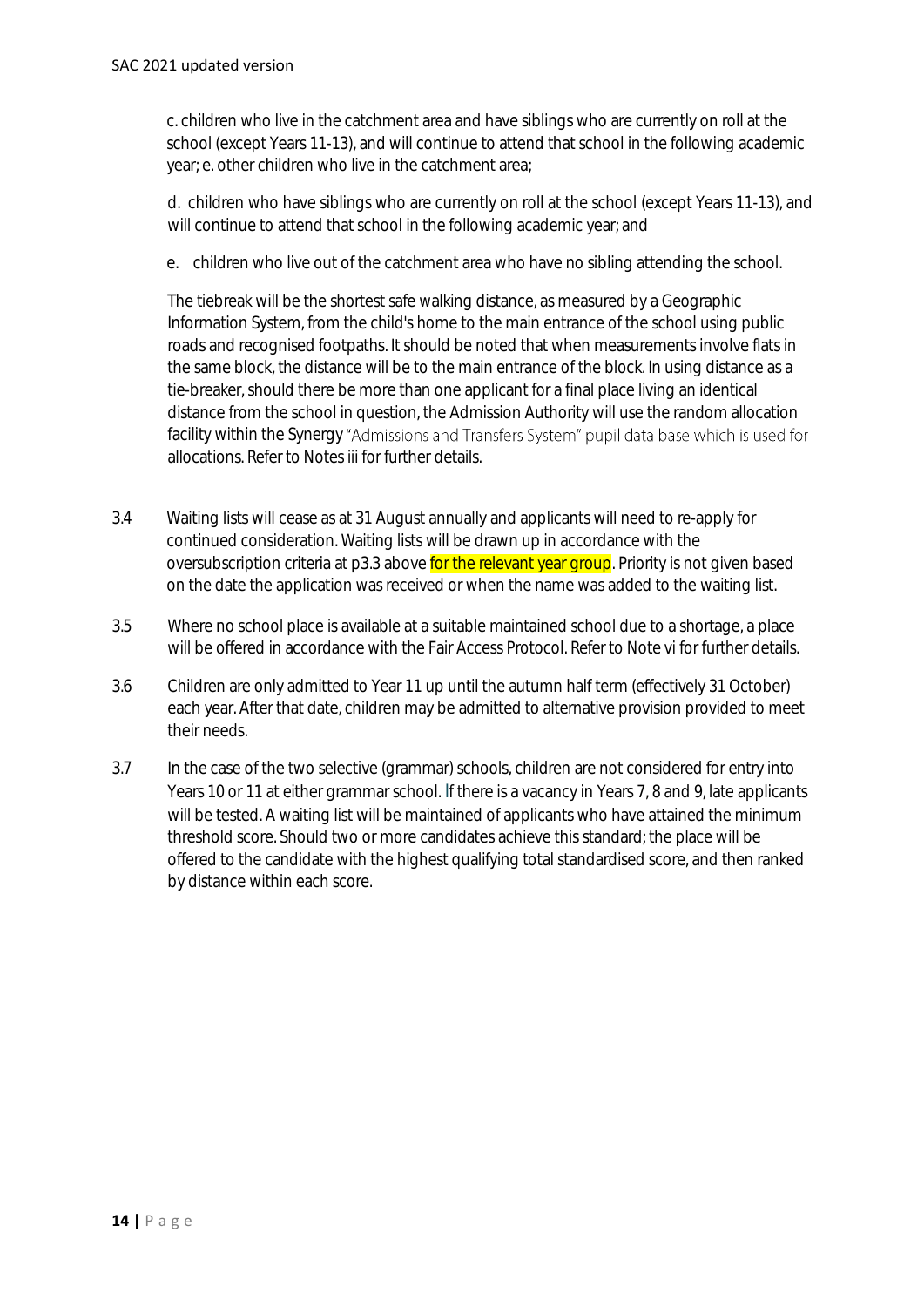### 4. Admission to Sixth Forms

- 4.1 Admission to community schools' Sixth Forms will be managed by each school in accordance with the Admission Authority's criteria.
- 4.2 In accordance with the School Admissions Code 2021, applications will be accepted separately from parents and students above compulsory school age.
- 4.3 Each community school will publish annually a Sixth Form prospectus stating the range of courses and entrance requirements including the following:

The agreed admission number for external students only based on the lowest average number of external students admitted over the previous three years;

The general criteria set by the school for entry to its sixth form;

The specific entry criteria set by the school for each programme of study.

- 4.4 Conditional offers will be based on an applicant's predicted grades/capped average points score and admission will be based on the actual grades/average points score attained.
- 4.5 All applicants will be required to meet the general entry requirements to the school.
- 4.6 Should a programme of study be oversubscribed; the following criteria will be applied in order of priority:
	- a. A 'looked after child' or a child who was previously looked after but immediately after being looked after became subject to an adoption, child arrangements, or special guardianship order. including those who appear to us to have been in state care outside of England and ceased to be in state care as a result of being adopted. A looked after child is a child who is (a) in the care of a local authority, or (b) being provided with accommodation by a local authority in the exercise of their social services functions (see the definition in Section 22(1) of the Children Act 1989).
	- b. children of all school staff, up to one place per form of entry i.e. a Sixth Form with an intake of 180 will have up to six places available for children of **all** staff. Places will be allocated:

i. to children of **all** staff recruited to fill a vacant post for which there is a demonstrable skill shortage;

ii. to children of all staff employed at the school for two or more years at the time at which the application for admission to the school is made, ranked by distance (as set out in 3.3).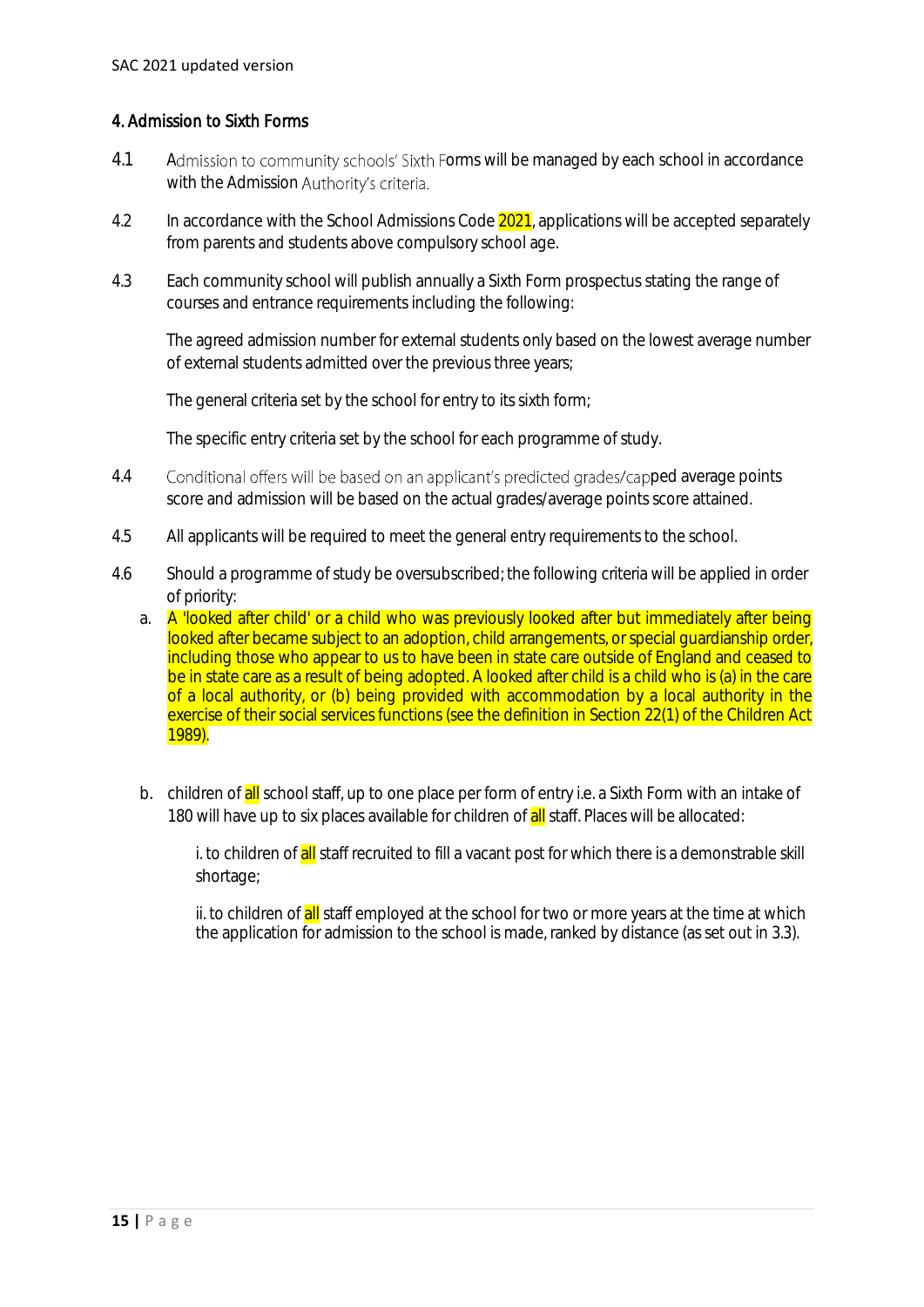c. external applicants subject to meeting the specific entry requirements for their chosen programme of study.

- 4.7 Where there are more external applicants than places available, applicants will be ranked according to their predicted grades/capped average points scores.
- 4.8 Should a tiebreak be necessary, priority will be given to applicants based on the shortest safe walking distance from the child's home to the main entrance to the school as confirmed by the Admission Authority's Geographic Information System. In using distance as a tie-breaker, should there be more than one applicant for a final place living an identical distance from the school in question, the Admission Authority will use the random allocation facility within the Synergy "Admissions and Transfers System" pupil data base.
- 4.9 Applicants must not be interviewed for admission but the School may meet with applicants, whether internal or external, to ensure that subject choices are appropriate and available.
- 4.10 Should admission to the Sixth Form be refused, applicants will be provided with details of the statutory appeal procedure. Both the child and the parent may appeal.

#### Appeals against Admission Decisions

- 1. The School Standards and Framework Act 1998, allows parents to appeal against any decision made by or on behalf of the Admission Authority at which education is to be provided for a child.
- 2. Every effort will be made to meet parental preferences and no appeal to any appeal panel may be lodged before the Admission Authority has made a firm decision. Parents will, where this decision is not in accordance with their preferences, be informed of the date by which they must lodge their appeals.
- 3. Repeat appeals in the same academic year, for the same school, will not be considered unless there have been significant and material changes in circumstances relevant to the application.
- 4. The Admission Authority will implement the decisions of the appeal panel.
- 5. Places will continue to be filled from the waiting lists, whether or not parents have appealed, in accordance with the admissions arrangements.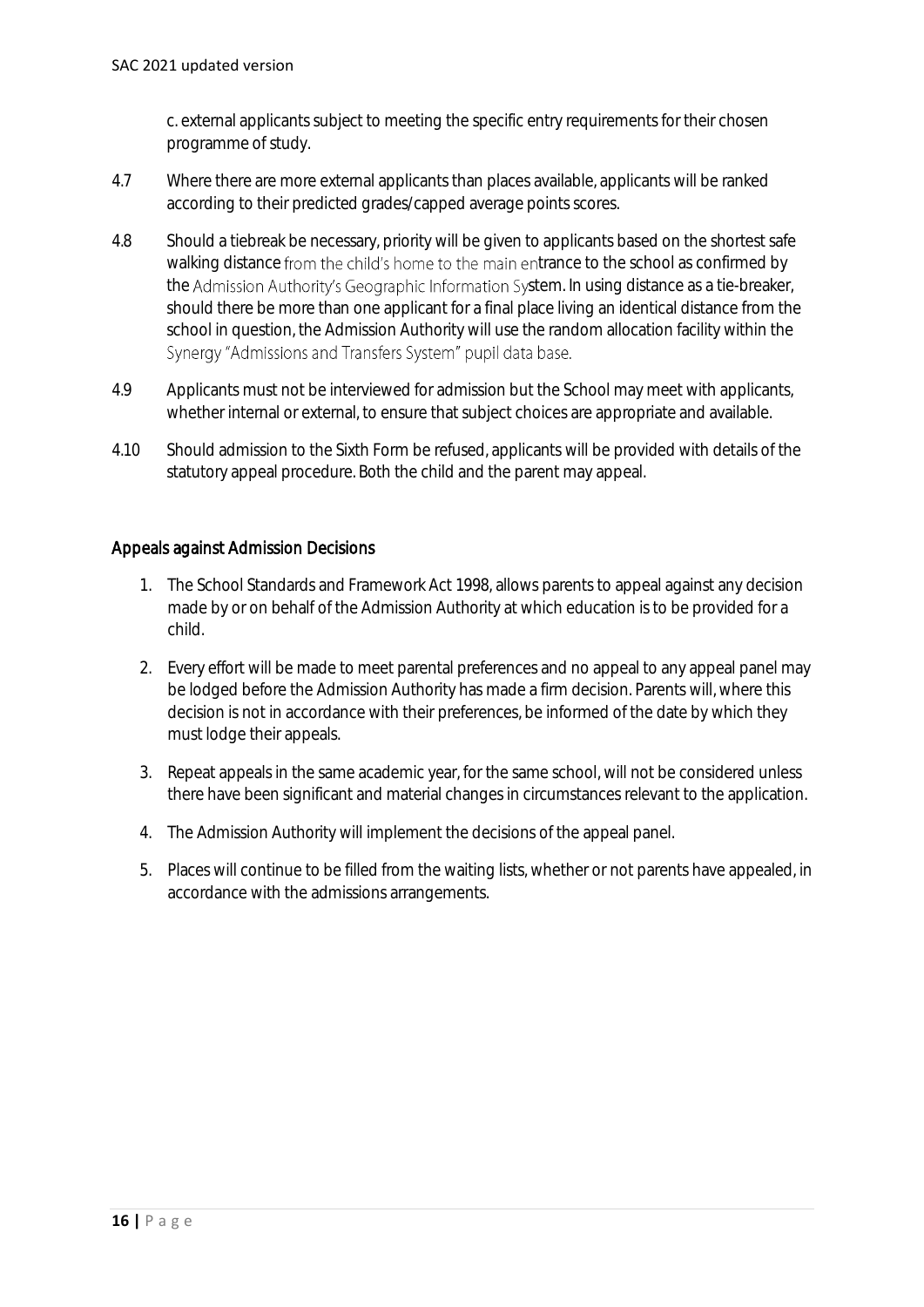#### Admission Numbers 2022-2023

Please note: Admission numbers may need further review in the light of any changes to projections of the intake to schools.

### Community Secondary Schools - Entry September 2022

|                           | Year 7 | <b>External Sixth Form</b> |
|---------------------------|--------|----------------------------|
| Caterham High             | 180    | 38                         |
| <b>Ilford County High</b> | 180    | 40                         |
| Oaks Park High            | 300    | 41                         |
| Seven Kings*              | 180    | 120                        |
| Valentines High           | 180    | 70                         |
| Wanstead High             | 240    | 40                         |
| Woodbridge High           | 300    | 20                         |
| Woodford County High      | 180    | 23                         |

\*120 pupils in Year 6 are expected to automatically transfer into Year 7, leaving 60 criterion based places available, with a total cohort of 180 in the secondary phase.

### Community Primary Schools - Entry September 2022

| Aldersbrook Primary           | 90  |
|-------------------------------|-----|
| Barley Lane Primary           | 120 |
| Chadwell Primary              | 90  |
| Christchurch Primary          | 150 |
| <b>Churchfields Junior</b>    | 120 |
| Churchfields Infant           | 120 |
| <b>Cleveland Road Primary</b> | 120 |
| Coppice Primary               | 60  |
| Cranbrook Primary             | 120 |
| Downshall Primary             | 60  |
| <b>Fairlop Primary</b>        | 90  |
| Fullwood Primary              | 60  |
| Gearies Primary               | 120 |
| Gilbert Colvin Primary        | 60  |
| Glade Primary                 | 60  |
| Goodmayes Primary             | 90  |
| Gordon Primary                | 60  |
| Grove Primary                 | 90  |
| Highlands Primary             | 90  |
| John Bramston Primary         | 60  |
| Manford Primary               | 60  |
| Mayespark Primary             | 90  |
| Mossford Green Primary        | 60  |
| Newbury Park Primary          | 120 |
| Nightingale Primary           | 90  |
| Oakdale Junior                | 90  |
| Oakdale Infant                | 90  |
| Parkhill Junior               | 120 |
| Parkhill Infant               | 120 |
| Redbridge Primary             | 120 |
|                               |     |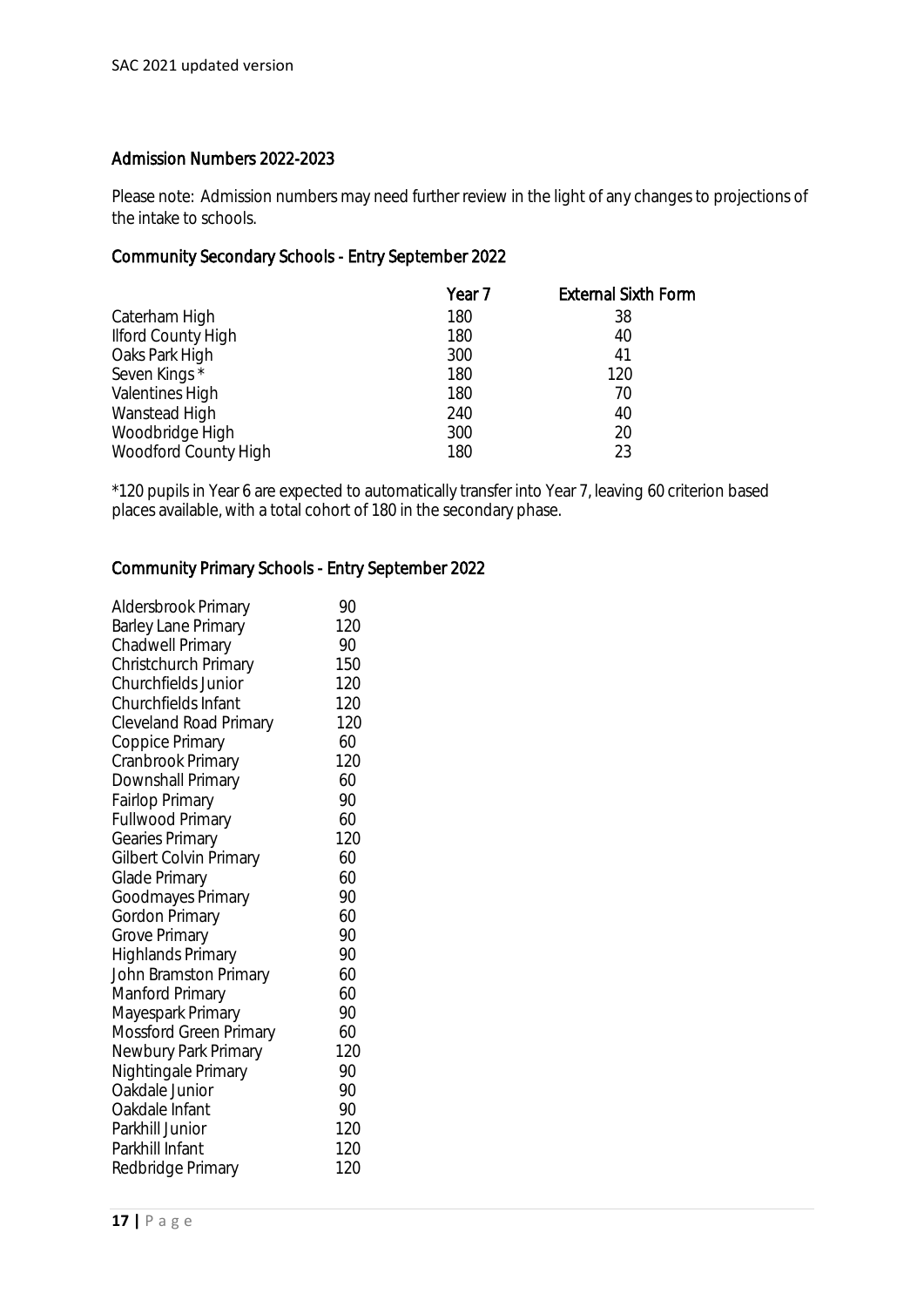## SAC 2021 updated version

| 60  |
|-----|
| 120 |
| 60  |
| 90  |
| 150 |
| 45  |
| 120 |
| 120 |
|     |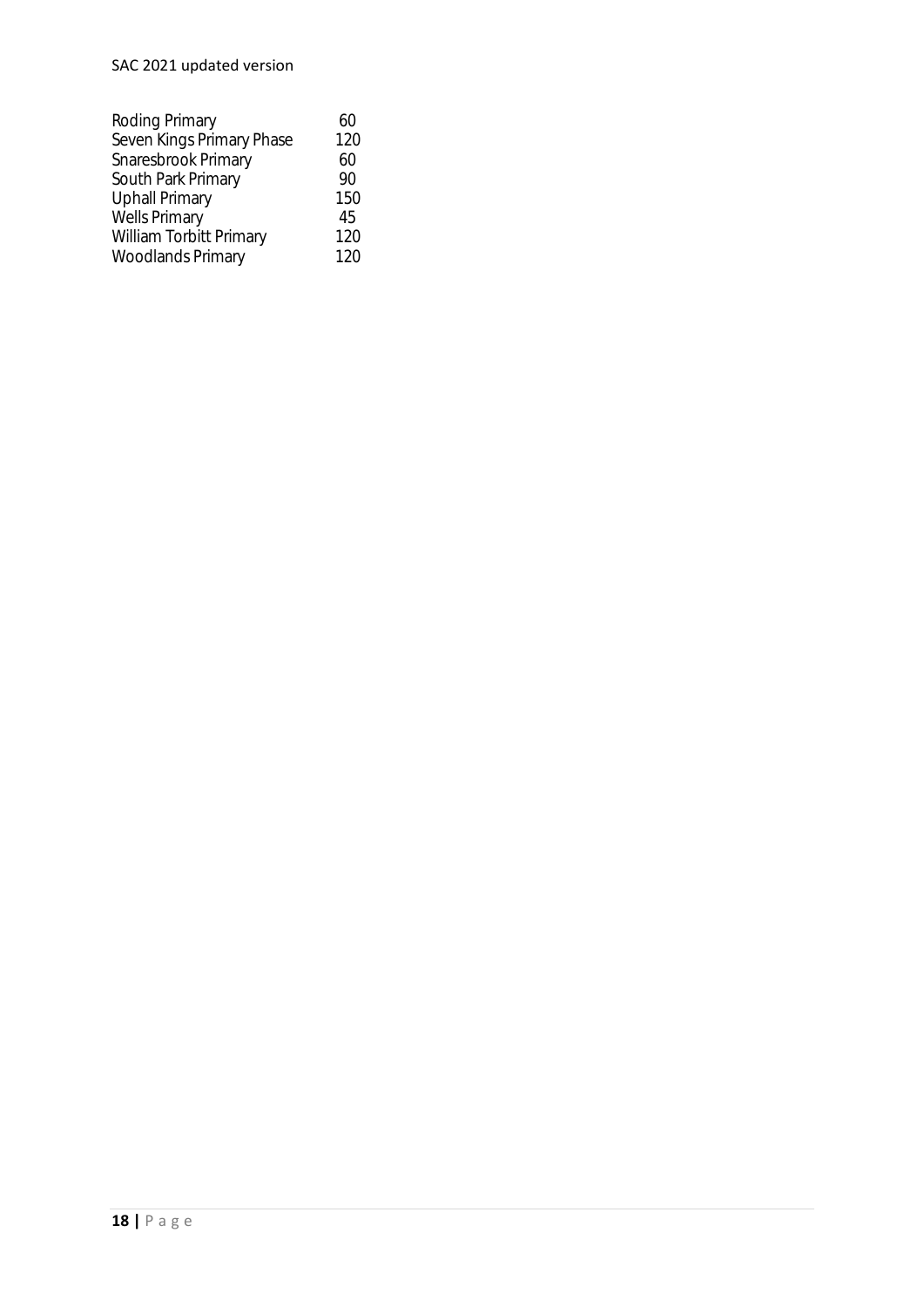#### Notes and definitions applying to the admission arrangements for all community schools

i. In order to facilitate decisions on any applicants seeking **ADMISSION OUTSIDE THEIR** NORMAL AGE GROUP, the Admission Authority will require the parents to explain, with evidence, why they consider the child should be admitted out of normal chronological year at the time of admission.

The Admission Authority will also seek advice from the child's current school (if any). The Admission Authority will make a decision based on the circumstances of the case and in the best interests of the child concerned.

This will include taking account of the parent's views; information about the child's academic, social and emotional development; where relevant, their medical history and the views of a medical professional; whether they have previously been educated out of their normal age group; and whether they may naturally have fallen into a lower age group if it were not for being born prematurely*.* They will also consider the views of the head teacher of the school concerned.

ii. Parental requests for **SUMMER BORN CHILDREN** (born between 1 April and 31 August 2018) to be admitted to Reception rather than Year 1 at the age of five, are different from any other parental request for admission out of the normal age group, as it is only in these circumstances that the child is being admitted to school for the first time.

In these circumstances, parents are required to make an application for their child's normal age group and submit a request for admission out of the normal age group at the same time, and by the deadline of 15 January 2022.

There is no statutory barrier to children being admitted outside their normal age group, but parents do not have the right to insist that their child is admitted to a particular age group.

Parents will receive the response to their request before 16 April 2022. Decision letters will clearly set out how the Admission Authority made its decision, including how it had regard to any evidence provided by the parents or guardians.

If the request is agreed, their application for the normal age group may be withdrawn before a place is offered.

If the request is refused, the parent must decide whether to accept the offer of a place for the normal age group, or to refuse it and make an in year application for admission to Year 1 for the September following the child's fifth birthday.

Where a parent's request is agreed, they must make a new application as part of the main admission round the following year, by 15 January 2023. There is no quarantee that a place will be offered at the school who agreed to this, as places cannot be reserved for future admission.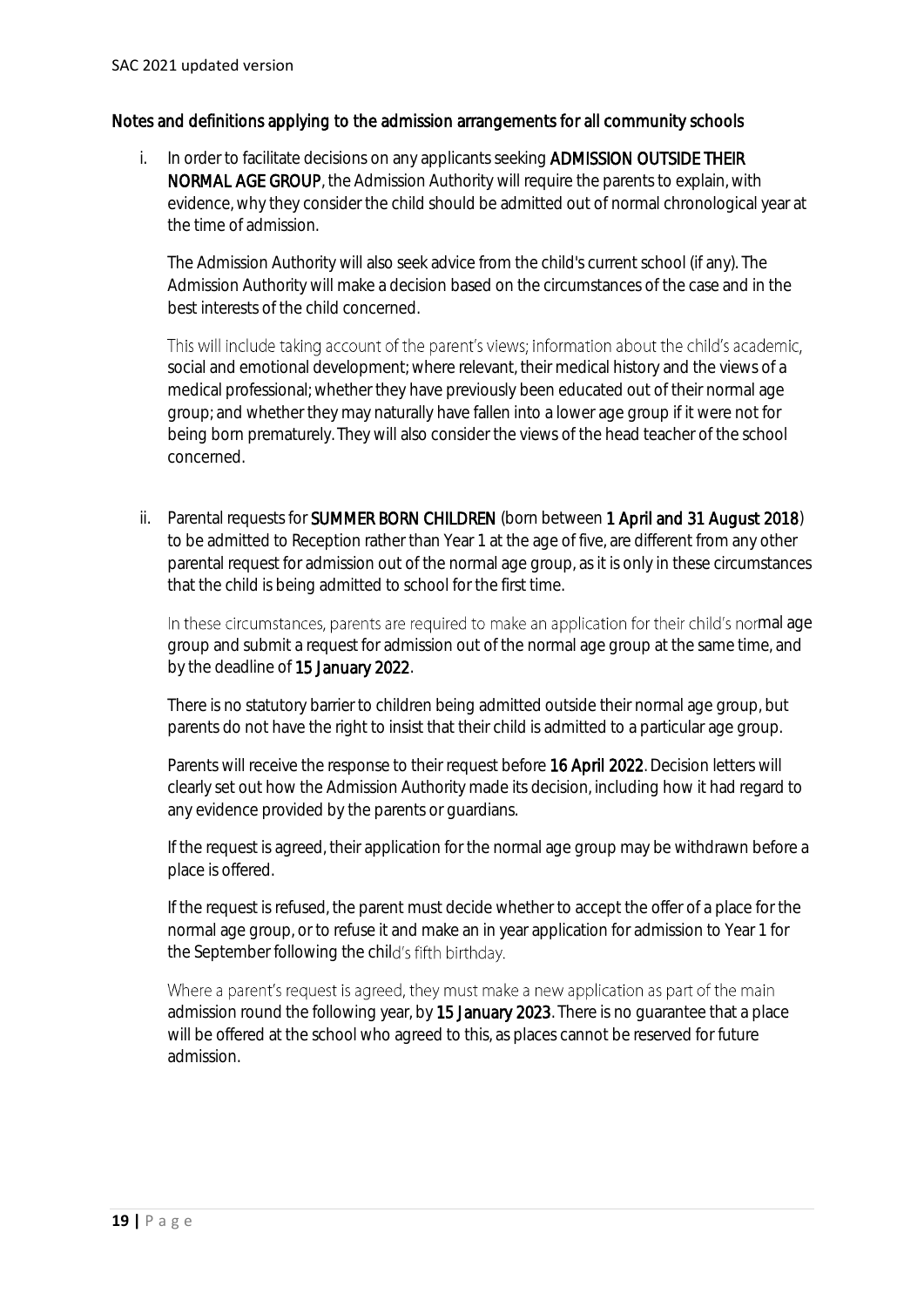iii. In recognising any **ROUTE TO BE MEASURED**, the Admission Authority is mindful of every child's safety. Walking routes recognised for school admission purposes will be paved or with a tarmac surface, lit, well-maintained with unrestricted visibility (e.g. not overgrown) and accessible at all times. This means that there may be some footpaths or commonly used foot routes across private land that are not recognised as routes to school for the purposes of the Geographic Information System used to determine admissions. There may also be new footpaths or roads created (for example, by a new housing development) that may not be recognised.

In the event of doubt about the suitability of a route, a visit will have been made to the site by a senior officer to assess its suitability. The recognised routes are fixed before the start of the admissions process and new routes will only be introduced after the main allocation dates, including the period within which parents can accept or decline their initial offers and when appeals are heard.

iv. In defining A CHILD'S ORDINARY PLACE OF RESIDENCE, a business address, a landlord's tenant's address, or a child-minder's address will not be accepted as a basis for allocating school places, nor will future addresses be accepted (except in exceptional circumstances). Second homes with a short-term lease will not be accepted as the permanent place of residence.

The address given in any application must be the one where the child normally lives, on the closing date for your application, and is expected to live in September 2021 and beyond.

Proof of residence will be requested to prove the home address. An offer may be withdrawn if proof cannot be provided.

v. The term "ORDINARY RESIDENCE" shall apply as follows:

When a child lives with its birth parents, legal guardian or foster parent, that address will be considered to be the child's usual, permanent place of residence.

However, when a child has **PARENTS WHO ARE SEPARATED**, the parents may nominate only one address for the application process:

- if one parent has parental responsibility (as evidenced by documentation) that parent's address must be used;
- if both parents have parental responsibility (as evidenced by documentation) the Local Authority will normally accept the parent's address used by the child's primary school.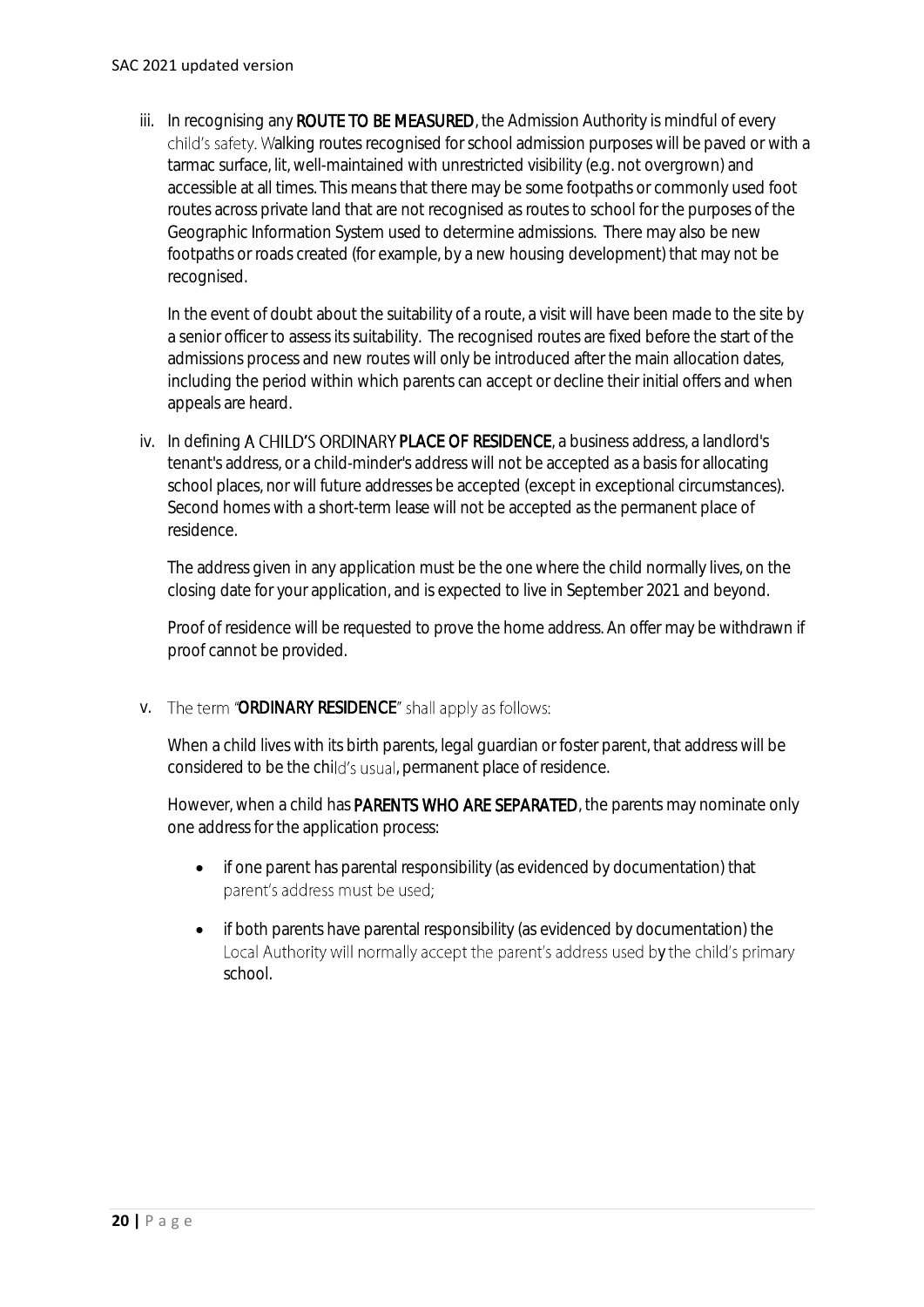- vi. In order to DETERMINE RESIDENCE at least two documentary proofs are required from the following:
	- council tax bill mandatory
	- rent book
	- tenancy agreement NB those with tenancy agreements will normally be required to provide a copy of their coverage under the Tenancy Deposit Protection Scheme or other deposit protection as applies to the tenancy
	- utility bills e.g. electricity/gas/water/landline telephone bills/broadband contract (within three months of submitting application)
	- TV Licence
	- **UK Driving Licence**

If the applicant is unable to provide at least two of the above documents they should contact the Admissions team. Any offer of a school place may be withdrawn if a fraudulent or intentionally misleading application is made.

vii. The term 'GUARDIANSHIP' shall apply as follows:

Whereby relatives or other adults have been appointed as a lawful guardian by a Court Order or Residency Order, documentary proof will be required.

- viii. Children will be identified as being entitled for the PUPIL PREMIUM if their parents apply for the grammar schools under this criterion and they are entitled to it in Year 6.
- ix. The term "CHILDREN OF SCHOOL STAFF" or "children of staff" means the child of anyone who works at that school, including teaching and non-teaching staff.
- x. For families of SERVICE PERSONNEL with a confirmed posting in Redbridge or crown servants returning from overseas to live in the area, a place will be allocated in advance of the family arriving in the area, provided the application is accompanied by an official letter that declares a relocation date. **Admission authorities must not refuse to process an application and must not** refuse a place solely because the family do not yet have an intended address, or do not yet live in the area. They must use the address at which the child will live when applying their oversubscription criteria, as long as the parents provide some evidence of their intended address. Admission authorities must use a Unit or quartering address as the child's home address when considering the application against their oversubscription criteria, where a parent requests this. They must not reserve blocks of places for these children.
- xi. In most cases, CHILDREN ARRIVING FROM OVERSEAS have the right to attend schools in England. The Admission Authority will not refuse to admit a child on the basis of their nationality or immigration status, nor remove them from roll on this basis.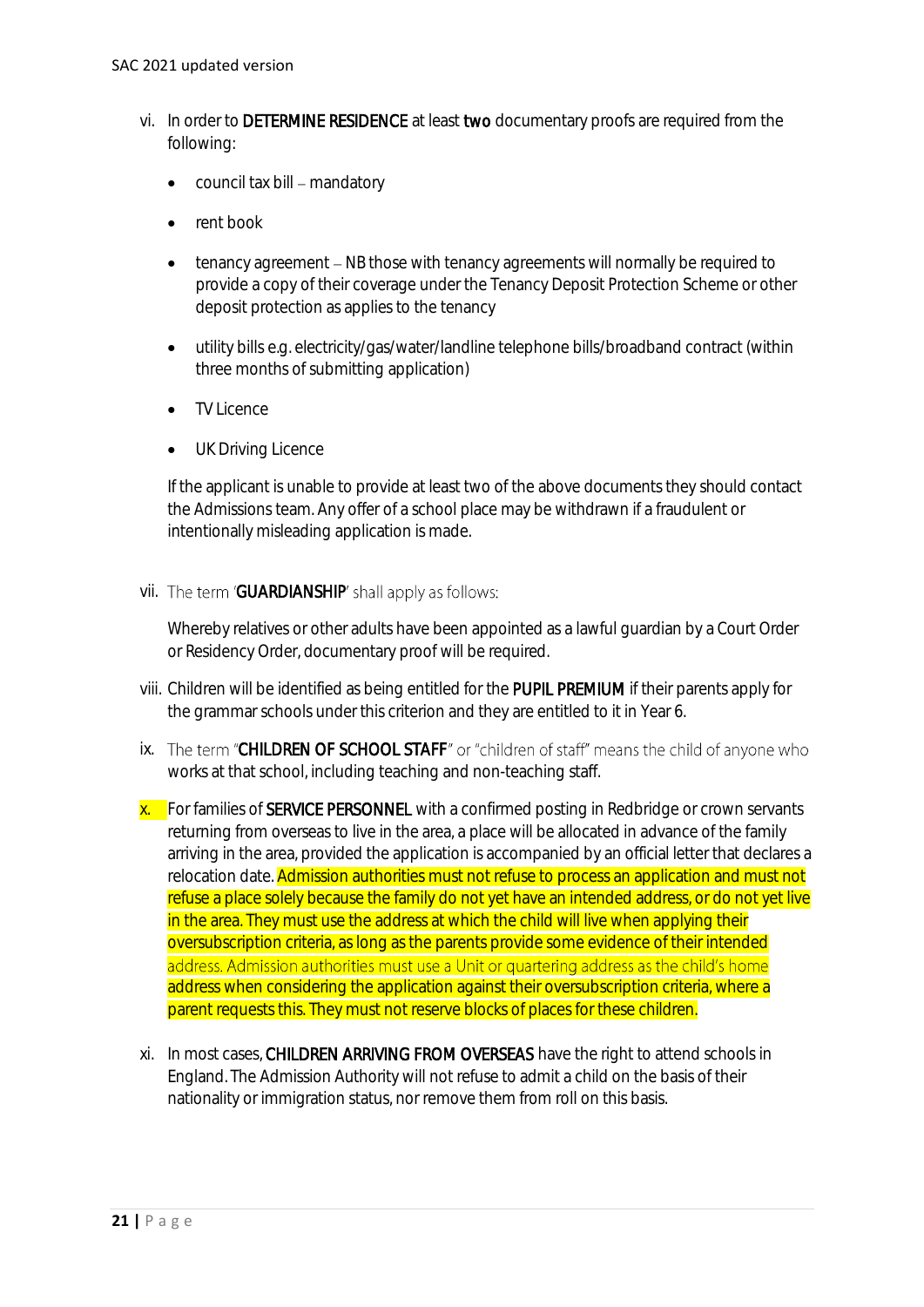It is the responsibility of parents to check that their children have a right, under their visa entry conditions, to study at a Redbridge school, and that they have the right of abode, or the conditions of their visas otherwise permit them to access a state funded school.

If a Redbridge school is concerned that a child may not have a right to enter the country to access a state-funded school, it must not deny them a place or remove them from the school roll, until further investigations have been made. Schools will advise parents to check their rights or email the Home Office's school referrals team so they can investigate further.

If an application is made from another country, the Admission Authority will consider the application as adequate proof of an intention to move/return to the area and include it within the co-ordinated process.

Evidence required from parents to show that they intend returning to the area is: •a mortgage or rental agreement for a property in the area •deeds for a property in the area

- •a letter from an employer showing a transfer date to the area
- •registration with a local GP

Evidence required from parents to show where they will be living on their return is: . own or renting a property in the area to which they intend to return

.. have provided other compelling evidence that they are returning to the area

If a parent is unable to provide evidence of a return to the area before the new school year for applications in the normal admissions round or by the start of the next term for in-year applications, the parent's place a of residence at the point the application is made will be used for allocating priority based on the distance criterion.

When an application is made from an address in another country, the Admission Authority will ask for evidence before the school year or term begins, to confirm that the child now lives in the area. If the child does not attend school on the first day of term, the Admission Authority can remove the offer and allocate the place to a child on the waiting list, after the parent has been contacted to ascertain the situation.

- xii. Redbridge has an agreed FAIR ACCESS PROTOCOL to achieve a fair and balanced approach in placement of vulnerable children who require a school place including those unplaced through a shortage of places, outside of the normal admission rounds. This includes admitting children above the published admission number to schools in the relevant year group that are already full and such admissions take precedence over others on waiting lists. (All Redbridge schools are subject to this protocol even if they are responsible for their own admissions.)
- xiii. The term "SIBLING" shall include children as follows:

Half-siblings Adopted siblings Children subject of a child arrangement order Foster children (only those "looked after" by any local authority's Children's Services) Step-children Common law step-children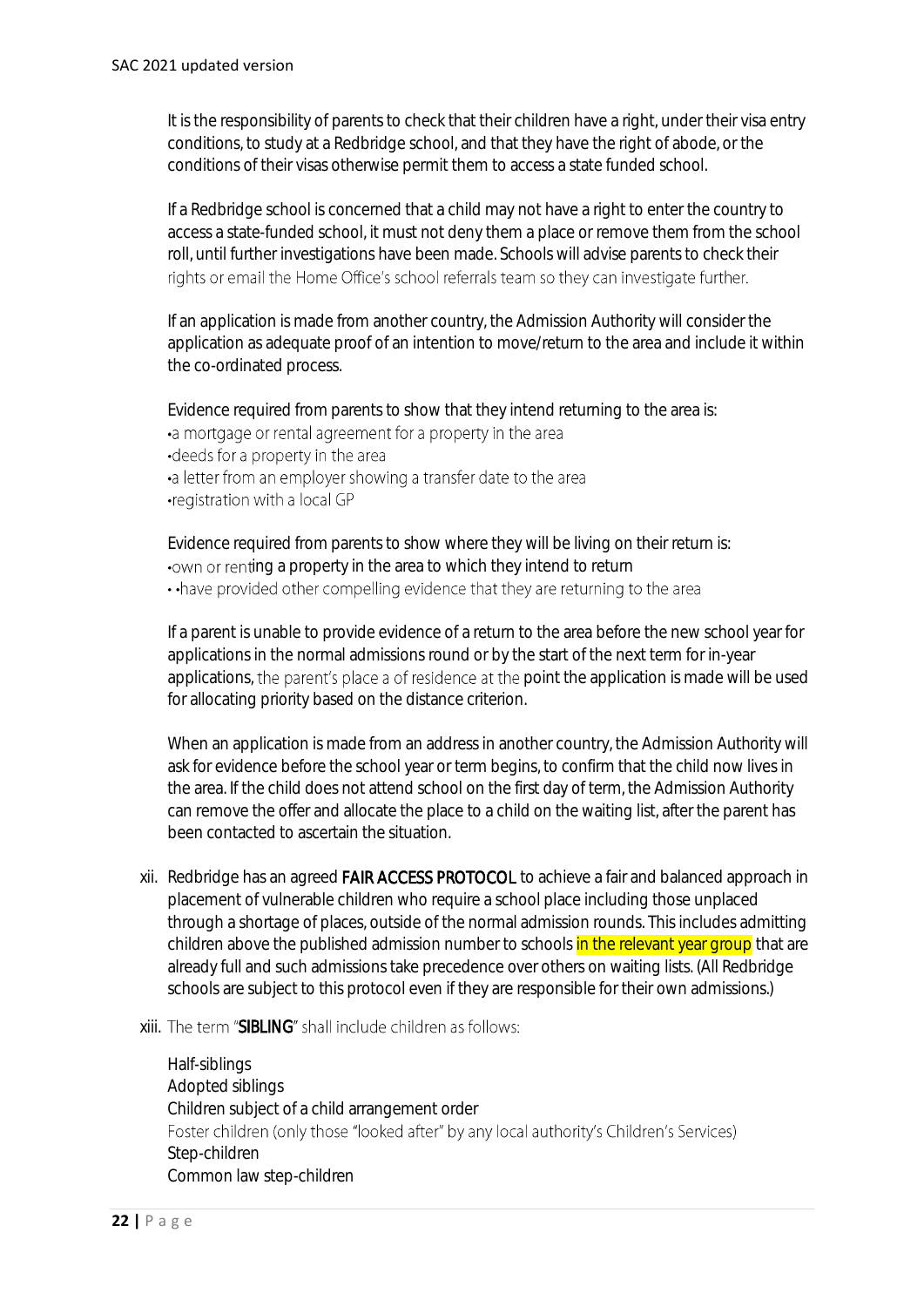Sibling priority will apply to children only if they live in the same home as another sibling attending the named school and who would still be in attendance when the child is admitted.

If the home address has changed after the date the child on roll was offered their Primary school place, and the distance is now greater than one mile from the school, this priority criterion will not apply, unless the new address, whilst still over a mile away, is closer to the school than the previous address.

#### xiiv. Children who have been permanently excluded twice or display challenging behaviour

Where a child has been permanently excluded from two or more schools there is no need for an admission authority to comply with parental preference for a period of two years from the last exclusion. The twice excluded rule does not apply to the following children:

a) children who were below compulsory school age at the time of the permanent exclusion;

b) children who have been reinstated following a permanent exclusion (or would have been reinstated had it been practicable to do so);

c) children whose permanent exclusion has been considered by a review panel, and the review panel has decided to quash a decision not to reinstate them following the exclusion; and

d) children with Education, Health and Care Plans naming the school.

Admission authorities must not refuse to admit a child on behavioural grounds in the normal admissions round or at any point in the normal year of entry, except for where the first paragraph above applies.

Where an admission authority receives an in-year application for a year group that is not the normal point of entry and it does not wish to admit the child because it has good reason to believe that the child may display challenging behaviour, it may refuse admission and refer the child to the Fair Access Protocol.

An admission authority should only rely on the provision in the paragraph above if it has a particularly high proportion of either children with challenging behaviour or previously permanently excluded pupils on roll compared to other local schools and it considers that admitting another child with challenging behaviour would prejudice the provision of efficient education or the efficient use of resources.

This provision cannot be used to refuse admission to looked after children, previously looked after children; and children who have Education, Health and Care Plans naming the school in question.

Admission authorities must not refuse to admit a child thought to be potentially disruptive, or likely to exhibit challenging behaviour, on the grounds that the child is first to be assessed for special educational needs.